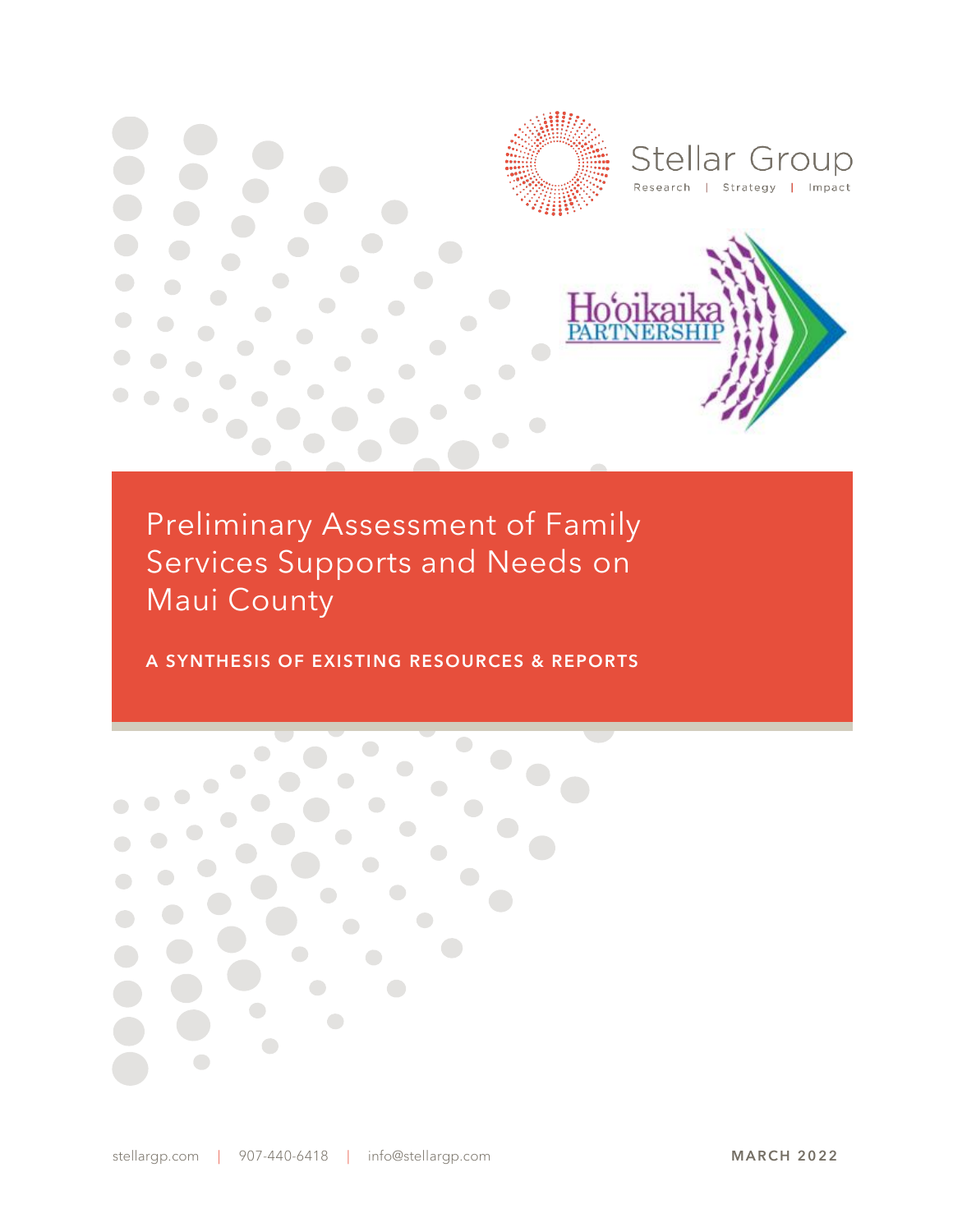# TABLE OF CONTENTS

# List of Figures Used

| Figure 1: Nearly one-third of households in Maui County are raising           |
|-------------------------------------------------------------------------------|
|                                                                               |
|                                                                               |
| Figure 3: Compared to national maltreatment rates, Hawai'i has a low rate     |
|                                                                               |
| Figure 4: Trends of the number of duplicated confirmed cases of child         |
| maltreatment in Maui County are in direct opposition to statewide trends7     |
| Figure 5: Most unique confirmed cases of child maltreatment in Maui           |
| County in 2020 were threatened harm, followed by neglect, mirroring           |
|                                                                               |
| Figure 6: Most Maui County children in foster care have experienced           |
|                                                                               |
| Figure 7: An inability to cope with parental responsibility was recorded      |
| for nearly three in four Maui County families with children in foster care  9 |
| Figure 8: In 2021, one-third of children in foster care from Maui County      |
|                                                                               |
| Figure 9: In 2021, one-third of children from Maui County in foster care      |
|                                                                               |
| Figure 10: Confirmation rates of duplicated cases of child maltreatment       |
|                                                                               |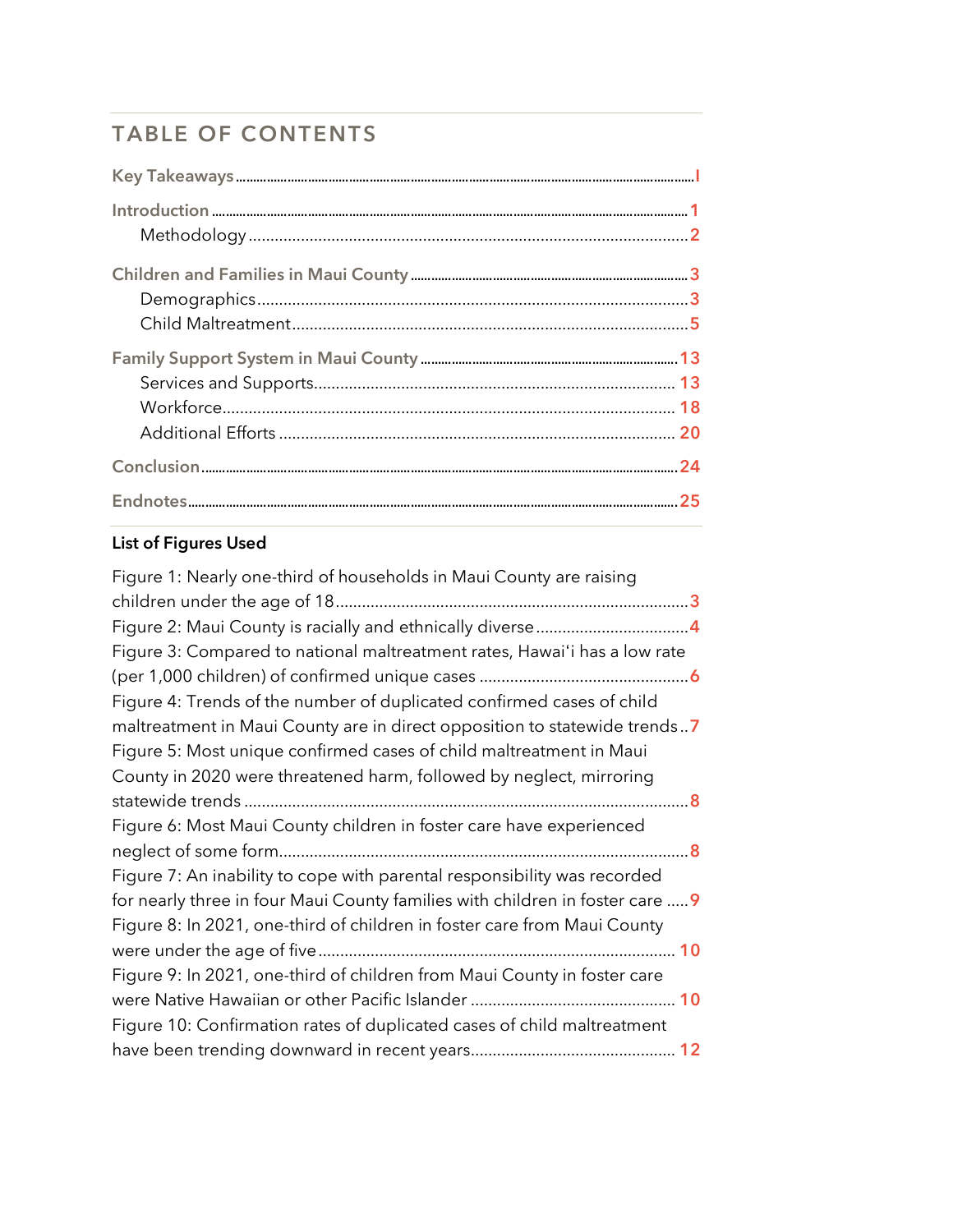| Figure 11: Across 2020 and 2021 combined, requests per 1,000           |  |
|------------------------------------------------------------------------|--|
|                                                                        |  |
| Figure 12: In Maui County, all of the most common types of AUW 2-1-1   |  |
|                                                                        |  |
| Figure 13: In 2021, types of requests made in Maui County were largely |  |
|                                                                        |  |
| Figure 14: Hawai'i crime victim service providers would benefit from   |  |
|                                                                        |  |
|                                                                        |  |

# Appendices

| Appendix B: AUW 2-1-1 Active Program Service Group List 30 |  |
|------------------------------------------------------------|--|

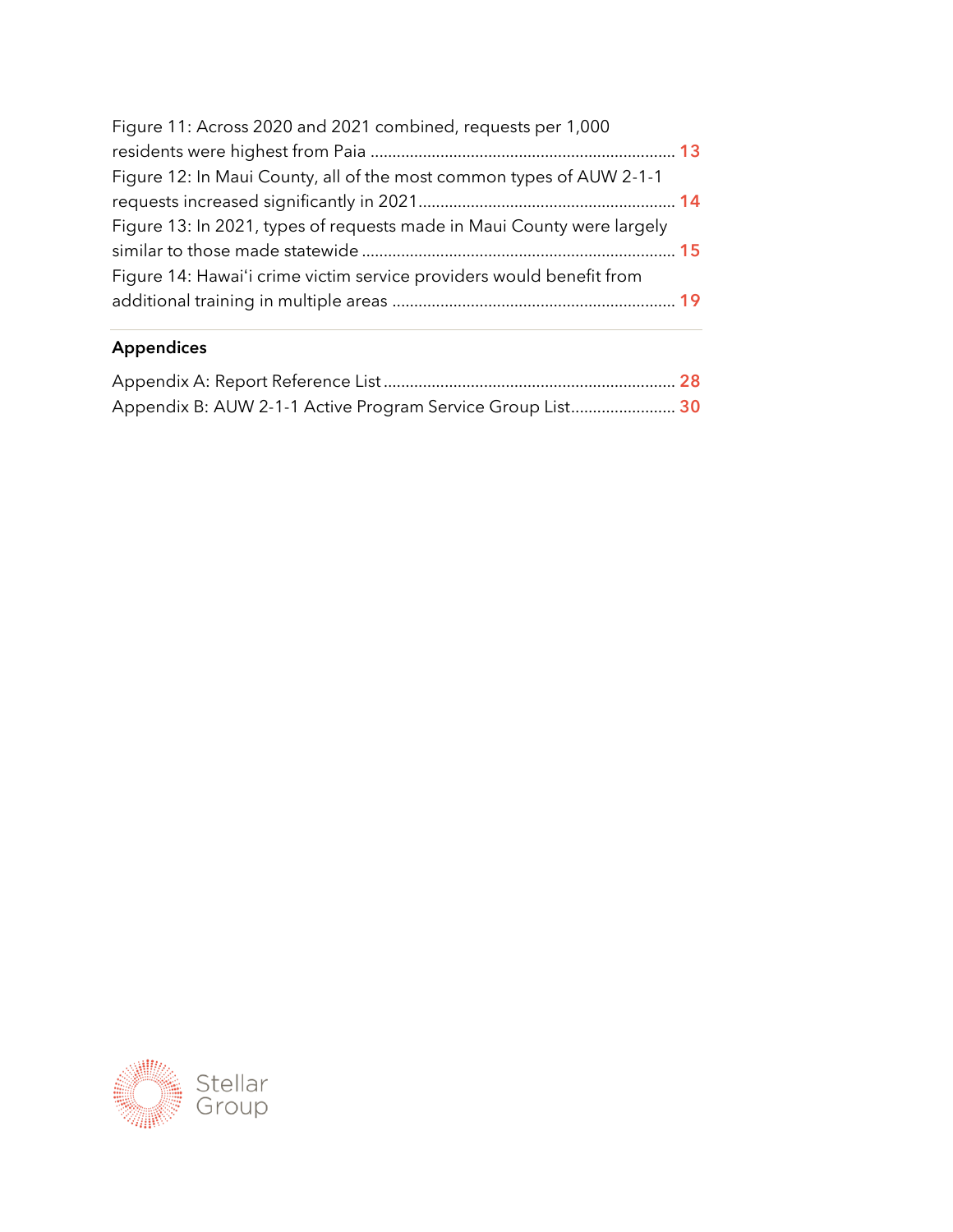I

#### KEY TAKEAWAYS

The Hoʻoikaika Partnership contracted Stellar Group to explore and synthesize existing data on Maui County's child and family support system. While many disparate data sources exist, there is an overall dearth of current, Maui-specific research, which limited the ability to fully answer many research questions. As such, this report should be interpreted as a snapshot rather than a comprehensive needs assessment. Analysis gave rise to just as many questions as answers. Key takeaways are as follows:

#### CHILDREN AND FAMILIES IN MAUI COUNTY

Hawaiʻi has relatively low rates of child maltreatment, and this deserves to be celebrated. However, available data on child maltreatment is insufficient. The lack of timely, complete data that is directly comparable to national, as well as an inability to query the data systems within the state to explore nuances, is a hindrance to data-informed prevention efforts.

- » *Maui County's housing crisis is reflected in child maltreatment data and additional sources. Inadequate housing is cited as a precipitating factor more than twice as often in Maui County as statewide.*
- » *Heavy continuous childcare and inability to cope with parental responsibility are also cited much more often in Maui County than statewide.*
- » *Native Hawaiian children are disproportionately represented in foster care in Maui County.*

#### FAMILY SUPPORT SYSTEM IN MAUI COUNTY

Demand for services and supports in Maui County grew during COVID-19, but there is little information about how well the system was able to meet those needs and how families with young children specifically have fared. Affordable housing continues to be a strong, persistent need in Maui County and across the state of Hawaiʻi, as well as substance misuse treatment, particularly for drug use, which is one of the most common precipitating factors for removal of a child from a home. Additionally, there is little information on access and availability of other services that contribute to protective factors, such as early childhood education and social supports.

- » *Data indicates unmet need in the child and family support system workforce.*
- » *Program outcome data is limited.*
- » *Additionally, families' own voices and experiences are currently lacking from research and data.*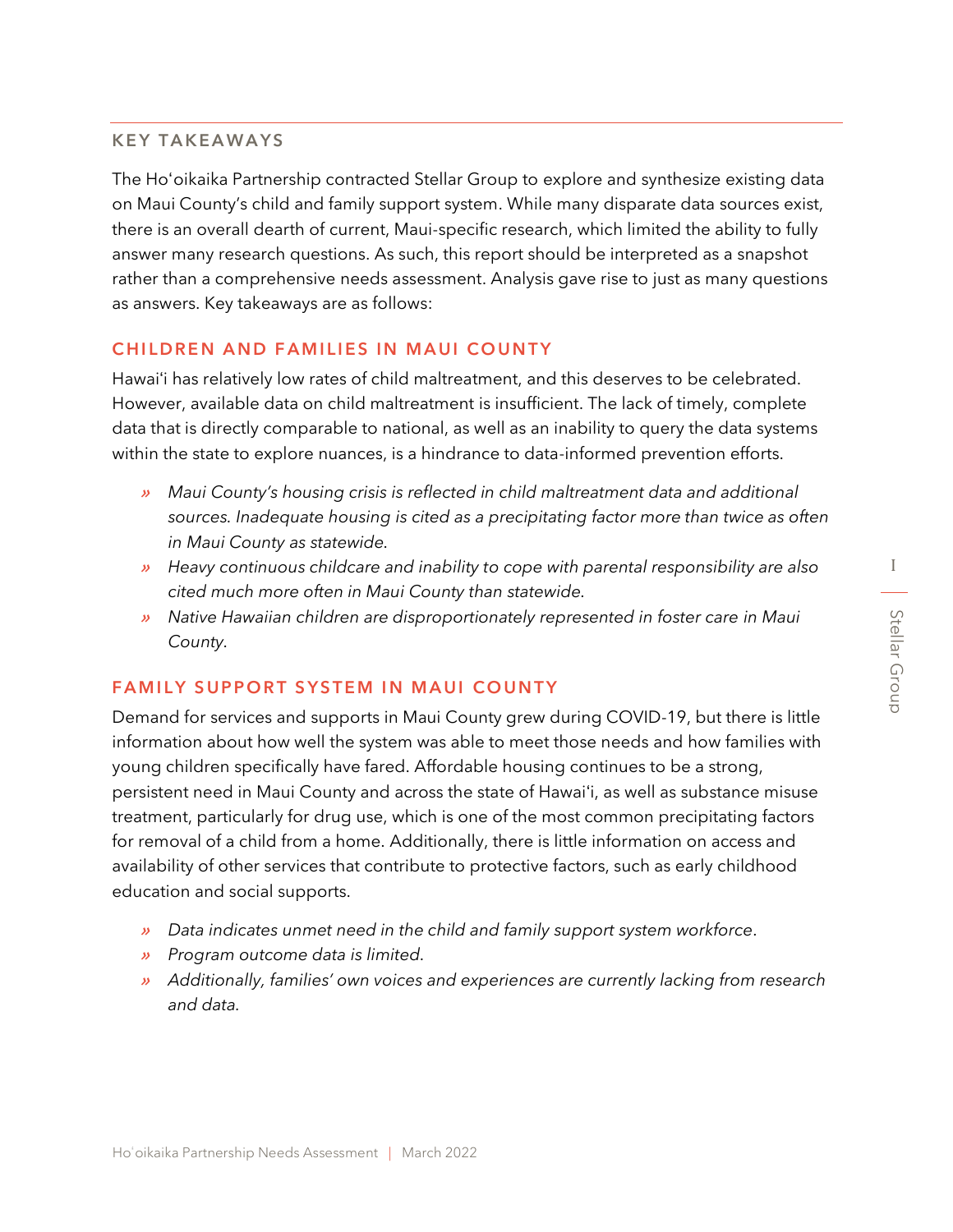The Hoʻoikaika Partnership is a coalition of more than 60 child and family support providers across Maui County that seek to strengthen the provider system, prevent child maltreatment, and improve outcomes for children and families. In 2021, the Hoʻoikaika Partnership developed a 2021-2024 Strategic Plan to guide its work.

In the strategic plan, Goal 1 is to create a seamless safety net of services to support children and their caregivers. Within this goal area, Objective 1.3 is to identify and address needs and gaps in the provider network and system of supports available for Maui children and families, including family or person-centered services, and Activity 1.3.1 is to conduct a needs assessment/gap analysis to inform activities, including a survey of partners' training, professional development, and self-care needs.

However, over the past few years, dozens of research reports have been conducted in Hawaiʻi on the needs of children and families, and the systems that support them, including research conducted by the Hoʻoikaika Partnership, and its member agencies. Rather than conduct a new needs assessment, the Hoʻoikaika Partnership contracted Stellar Group to synthesize the existing data, research, and reports into an assessment of what is already known about Maui County's child and family support system, guided by the following research questions:

- 1. What risk and protective factors for child maltreatment are most prevalent for children and families in Maui County?
	- a. Who is most at risk?
	- b. How does this compare to statewide/national risk and protective factors?
- 2. What services are available to support children and families in Maui County and specifically to prevent child maltreatment?
	- a. What are the needs or gaps in the system of services and supports? Do families and providers have the same perceptions?
	- b. What is known about the provider workforce and the challenges and opportunities it faces?

The Hoʻoikaika Partnership also identified three timely and relevant themes of interest and requested that Stellar Group look for information on these themes specifically:

- » *Impact of COVID-19 on families and services*
- » *Perceptions about CWS (family and providers)*
- » *Equity (access, cultural relevance)*

The needs assessment process is limited by the fact that no new data was collected, and data was not available on all topics and themes of interest within the existing reports. Therefore, this assessment is just a partial snapshot, rather than a comprehensive assessment of current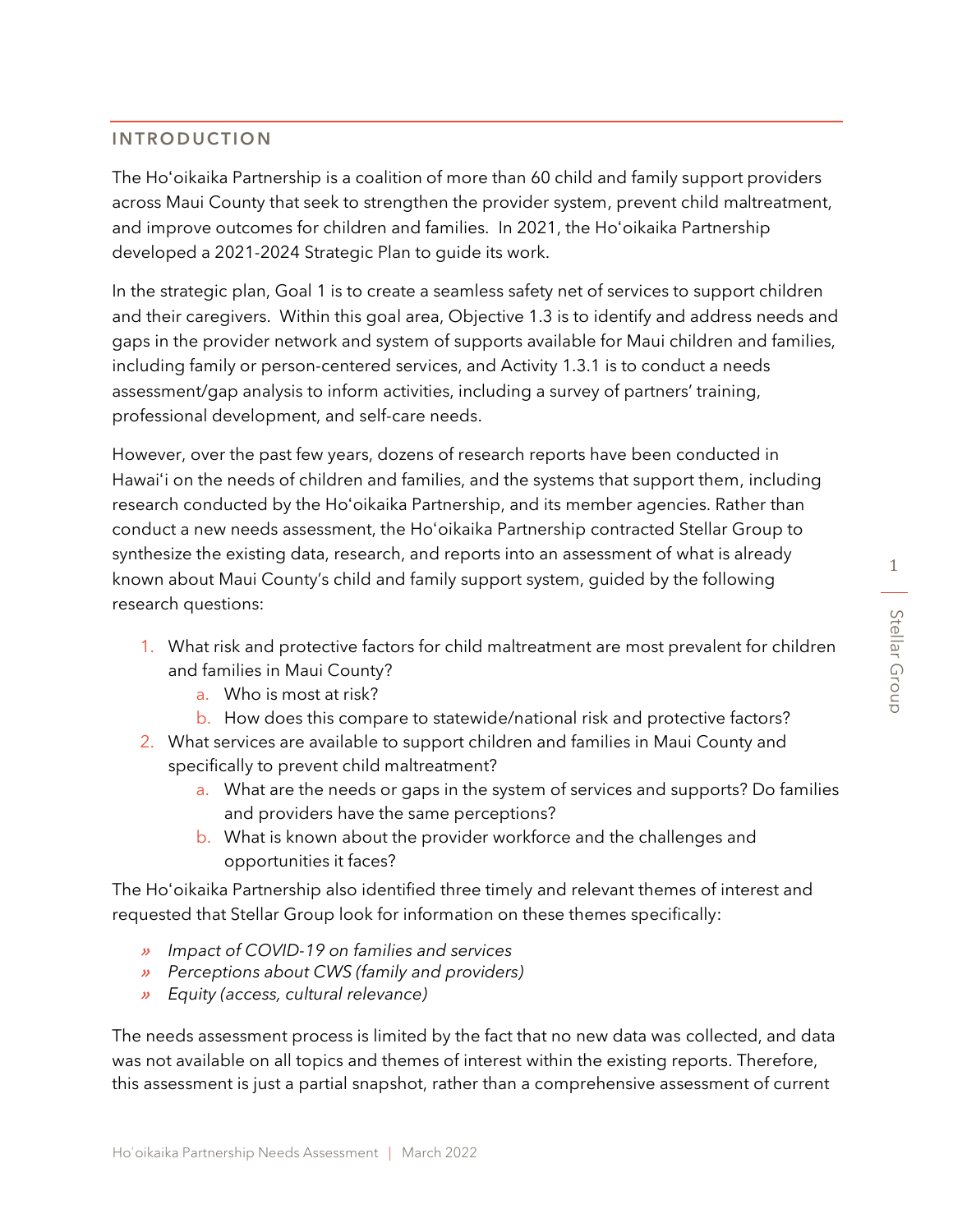needs and gaps in the systems of support. It raises just as many follow-up questions as it provides answers.

#### **METHODOLOGY**

**This report contains analysis of pre-existing data only**, provided by representatives of the Hoʻoikaika Partnership to Stellar Group in the form of reports, briefs, web links, and data files. An initial 61 data sources were reviewed. A matrix was developed to assess the relevance of each source. Those meeting the following three criteria were prioritized for inclusion:

- *1. Focused on children and families*
- *2. Included Maui-specific data*
- *3. Published in 2018 or more recently*

A few additional sources from this matrix that did not meet the above criteria were deemed relevant to the research questions and also included (i.e., pre-2018 or statewide/national data only). A small number of additional sources were identified and included by the Stellar Group and the Hoʻoikaika Partnership throughout the process to supplement data and/or provide additional context for initial findings. In some instances, data sources between reports did not match. In instances where discrepancies were noticed, the data closest to the original source was used. However, Stellar Group did not verify the authenticity of all source data. Additionally, a small number of cited data sources contain secondary data (for example, a report citing U.S. Census data). In included graphs citing such sources, the original data source is noted in the graph's citation but was not verified for accuracy. In its final form, this report utilizes 28 data sources. See Appendix A: Report Reference List for a full list.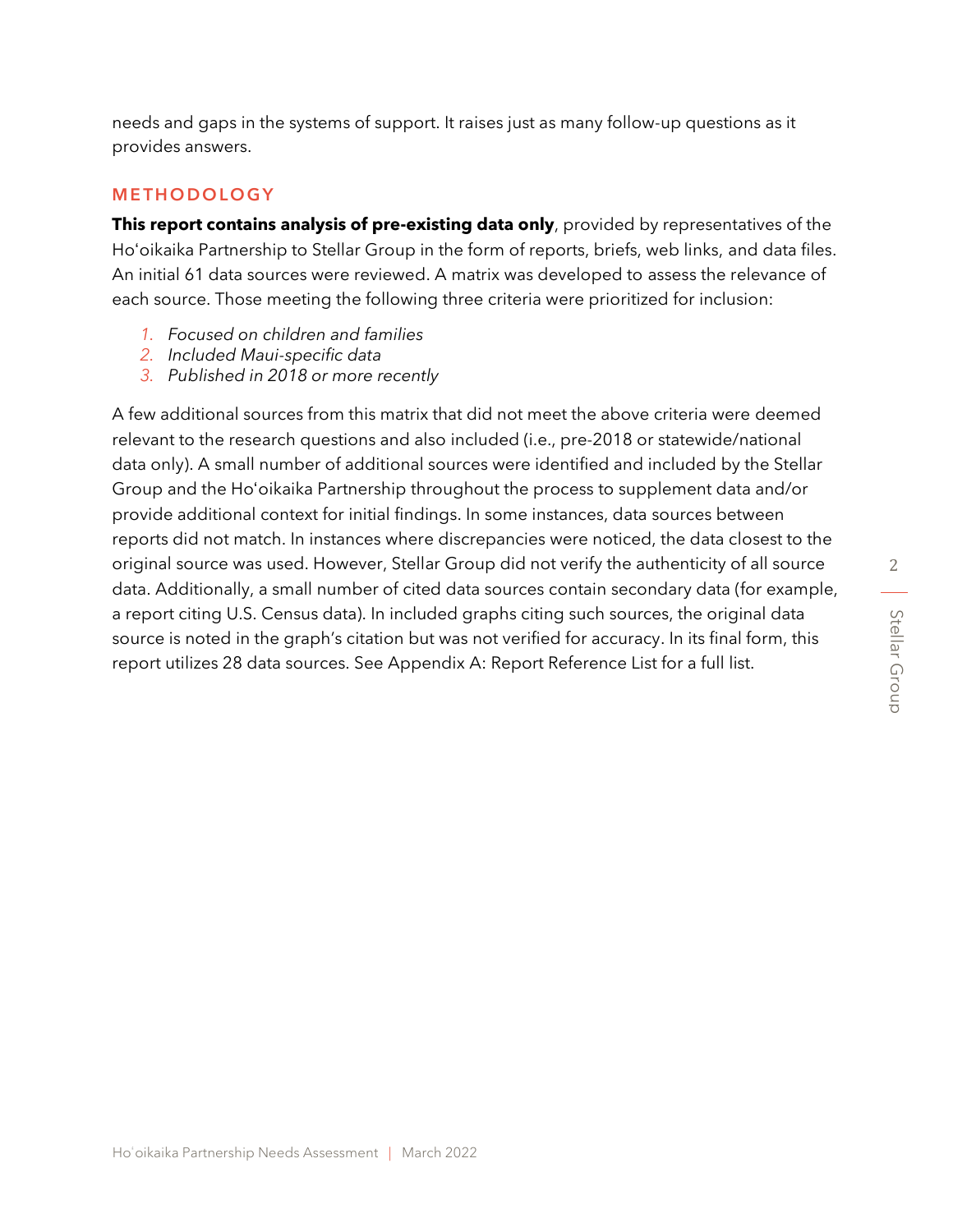## CHILDREN AND FAMILIES IN MAUI COUNTY

This section focuses on the children and families who call Maui County home. It contains the following subsections:

- *1. Demographics – population, income, housing, and other data relevant to understanding the experiences of children and families in Maui County*
- *2. Child Maltreatment – child maltreatment and foster care data, including risk factors present in families affected by child maltreatment*

The prevalence of family protective factors was not specifically assessed in any of the data sources reviewed. However, discussion of community assets and programs that promote protective factors is included in the Family Support System in Maui County section.

#### **DEMOGRAPHICS**

To identify and address the needs of children and families in Maui County, it is imperative to first understand who calls Maui County home. However, the demographic data here alone does not tell a complete story. For example, information on who in Maui County experiences poverty, homelessness, and unemployment was limited in reviewed reports.

#### P O P U LATION

In 2018, Maui County had an estimated population of 167,207 individuals,<sup>1</sup> including 9,640 children under the age of 5. <sup>2</sup> As of 2019, there were 52,800 households in the county, 31% (16,360) of which were families raising children under 18. Of these families, 40% (6,600) were raising children under five. Additionally, 6,899 grandparents in Maui County are raising children.<sup>3</sup>

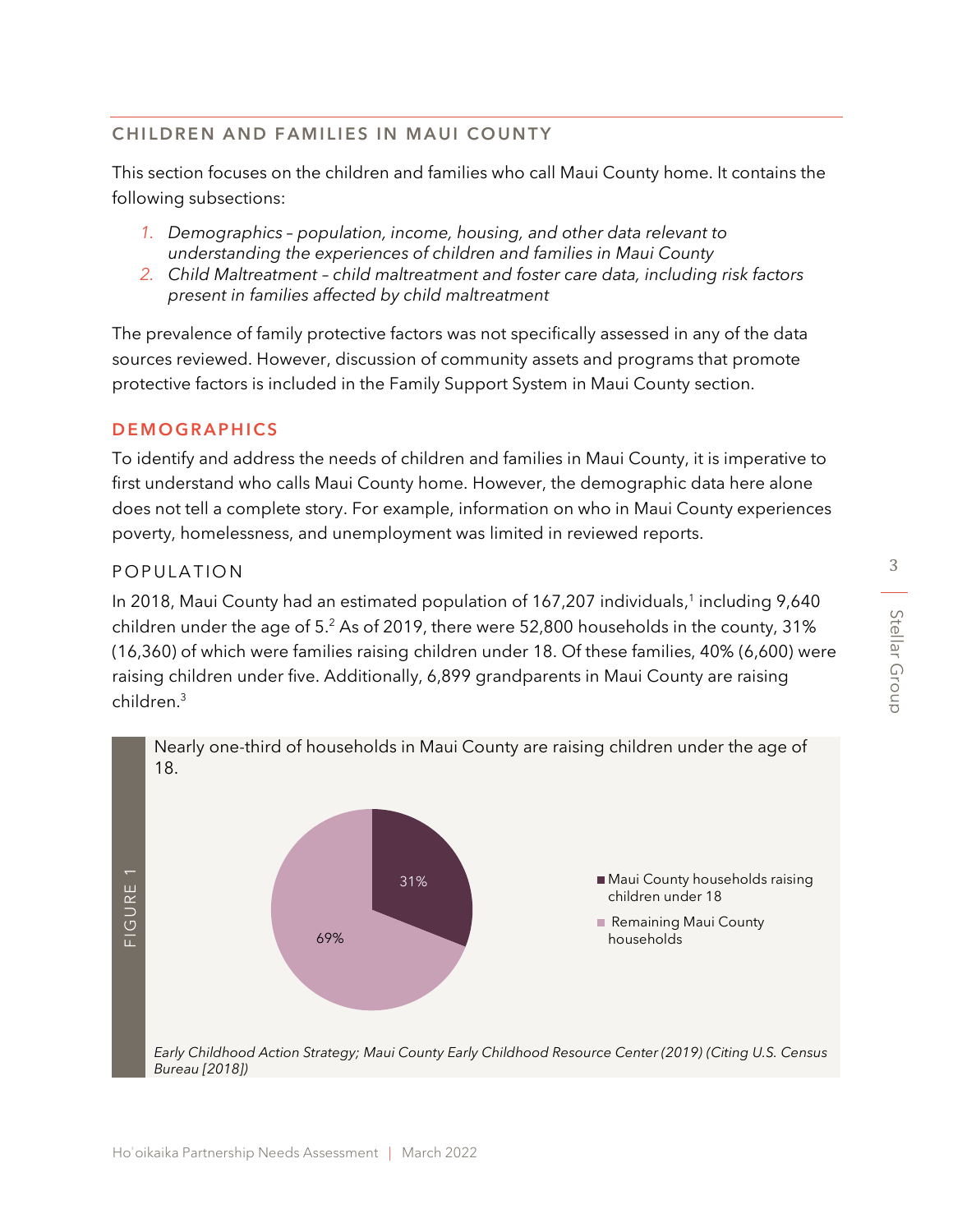# RACE/ETHNICITY

Maui County is highly racially and ethnically diverse. Four in ten (41%) residents identify as more than one race. Additionally, 24% identify as white, 20% as Asian, and 14% as Native Hawaiian or other Pacific Islander. About one-fifth (19%) of residents identify as Hispanic. 4



#### UNEMPLOYMENT

Financial insecurity, influence by employment stability, is a risk factor for child maltreatment.<sup>5</sup> Prior to the COVID-19 pandemic, Hawai'i had the lowest unemployment rate in the country.<sup>6</sup> However, the onset of the COVID-19 pandemic significantly impacted Hawaiʻi's tourism industry, resulting in the state's unemployment rate jumping to the highest in the nation, at 24% in 2020.<sup>7</sup> No reports were included that discussed how the reopening has affected unemployment rates.

#### POVERTY AND ALICE HOUSEHOLDS

Asset Limited, Income Constrained, and Employed (ALICE) is a framework developed by United Way to better understand the complex reality of families' financial situations.<sup>8</sup> According to Aloha United Way, families of four<sup>9</sup> need \$78,600 to live comfortably in Maui County.<sup>10</sup> However, as of 2018, **over one-third (36%) of families in Maui County have incomes below the ALICE survival budget, compared to 33% statewide; this is the highest rate of all counties.**<sup>11</sup> This is lower than the ALICE rates cited in the Early Childhood Profiles for Maui County. The reason for this discrepancy is not known.

In Maui County, 23% of single-parent households with at least one child under the age of five live below the federal poverty line.<sup>12</sup> Further, 50% of young children in poverty live in Maunaloa, Molokai, and 28% live in Lānai City.<sup>13</sup> Additionally, 25% of families in Maui County with a zero to four-year-old receive some form of public assistance, defined as Supplemental Security Income, cash public assistance, or food stamps/SNAP, a form of concrete supports in times of need. <sup>14</sup> As COVID-19 persisted, 61% of families reported income lost due to the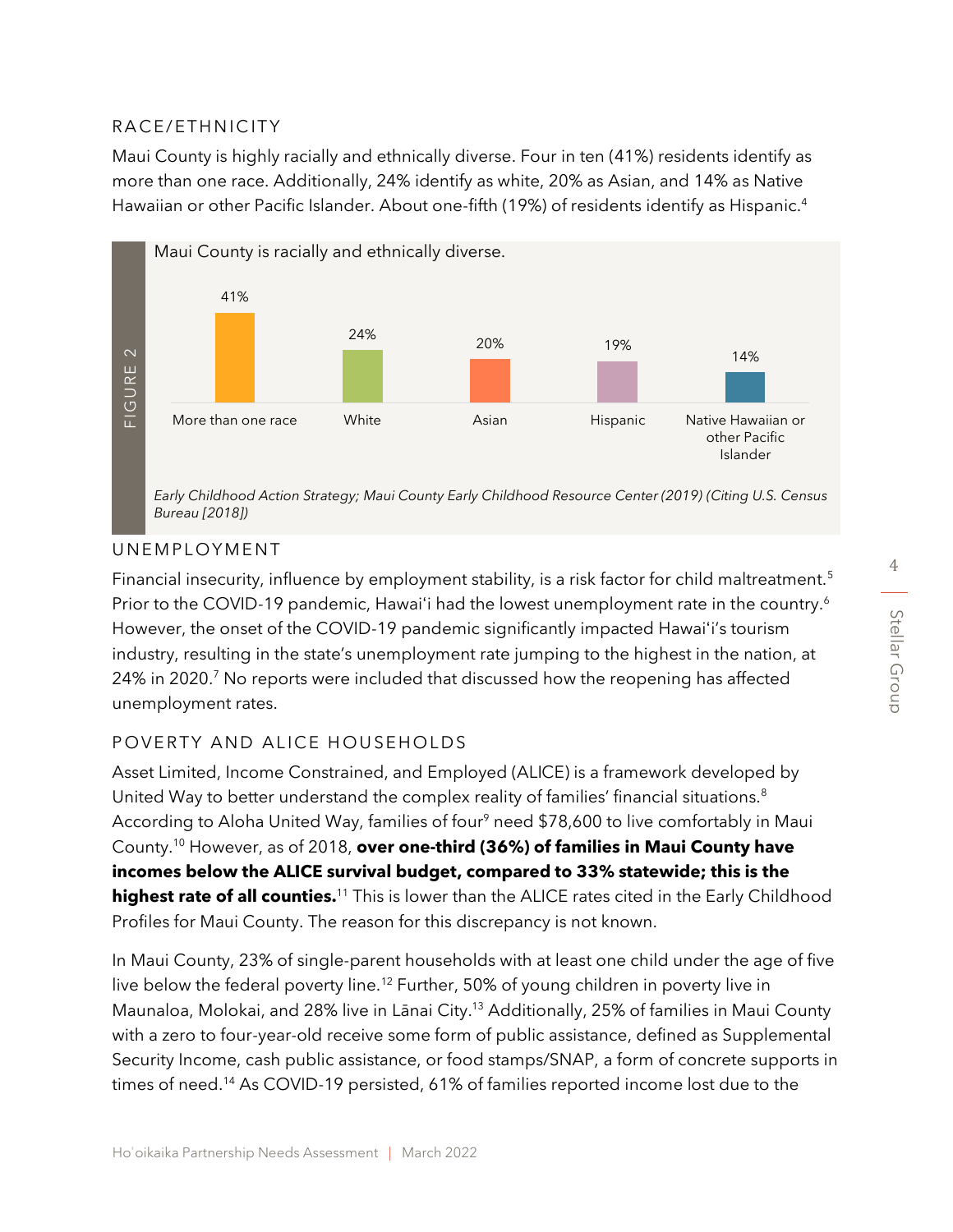pandemic and nearly a quarter (24%) reported having little or no confidence that they will be able to make next month's rent.<sup>15</sup>

#### HOMELESSNESS & HOUSING INSECURITY

In 2019, it was estimated that 6,448 people in Hawaiʻi were experiencing homelessness, defined here as individuals or families residing in temporary living shelters or with a primary nighttime residence not ordinarily used for sleeping. Of these individuals, over half (56%) were unsheltered. Additionally, 32% (2,028) were experiencing homelessness as a family, and 18% (1,176) were under the age of 18.<sup>16, 17</sup> With the inclusion of children living in doubled-up situations, an estimated 1 in 35 children under the age of five statewide are experiencing homelessness. 18

Housing concerns are also reflected in Aloha United Way (AUW) 2-1-1 telephone call data. In 2021, the most common category of calls (26%) were related to housing and utilities; this was true both at a statewide level and in Maui County. Of these calls, 86% were inquiries regarding payment assistance and 9% were related to homelessness. Statewide, both a majority of callers requesting payment assistance (66%) and homelessness-related requests (59%) were females. In 2021, Maui County residents made 755 housing and utilities-related calls, compared to just 333 in 2019.<sup>19</sup> Additional AUW 2-1-1 trends are explored in a later section.

#### **CHILD MALTREATMENT**

Relative to national child maltreatment rates, recorded cases in Hawaiʻi are low, hovering around 50% less than national rates (confirmed unique cases per 1,000 children).<sup>20</sup> Hawai'i's first time-victim rate was also below the national average, with a rate of 3.4 per 1,000 children, well below the national rate of  $5.9<sup>21</sup>$  This is a positive finding, and the reasons for the lower rates were not explored in any reports. However, this is a potential success that can be built on, for example, by better understanding what protective factors communities and families in Hawaii have that contributes to these lower rates.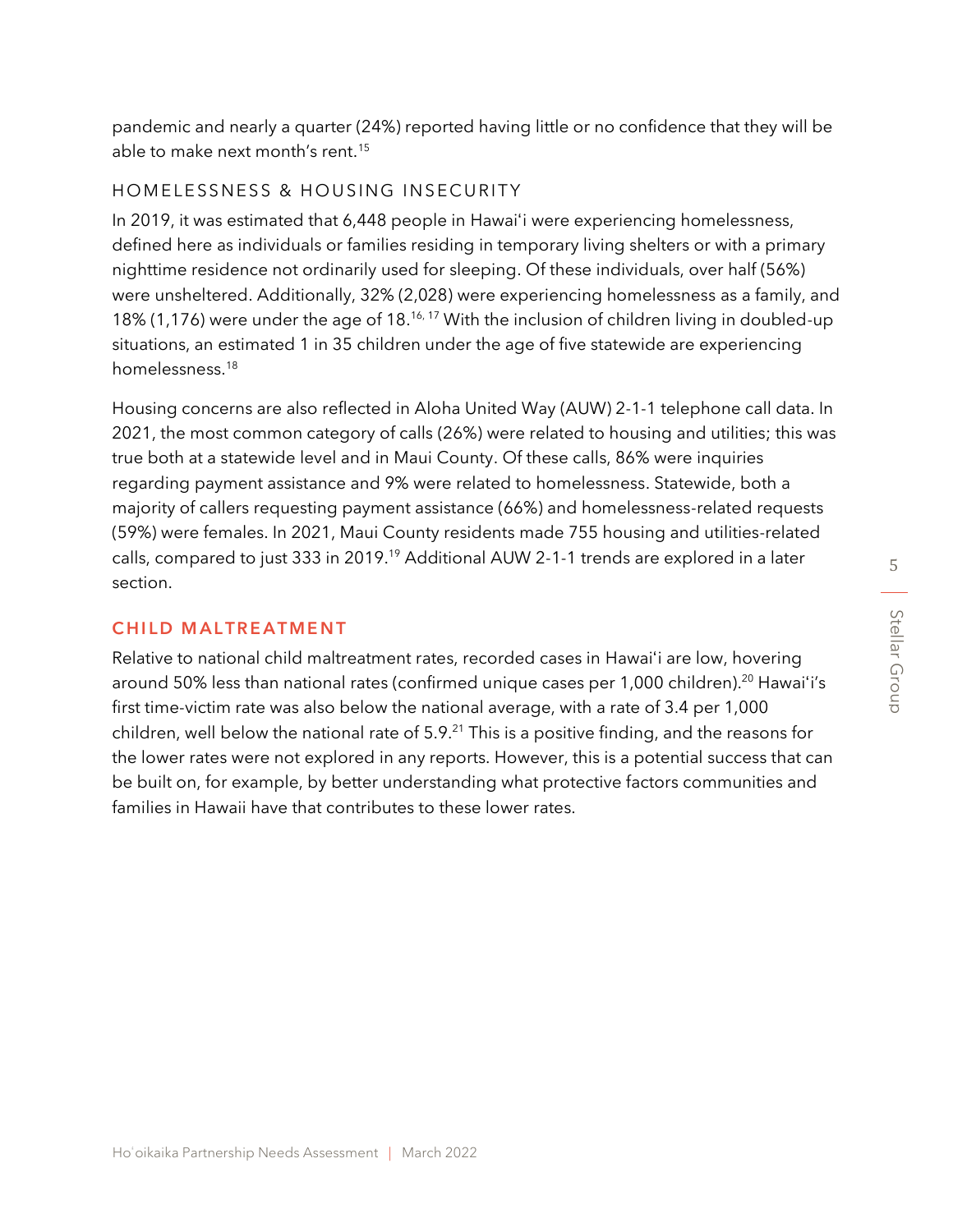

This subsection explores child maltreatment rates and data on foster care in Maui County, including confirmed cases of maltreatment, precipitating factors, children in foster care, and the effects of COVID-19 on both reporting and actual incidents of child maltreatment.

# DUPLICATED CONFIRMED CASES

Duplicated confirmed child count refers to the total number of times a child was affected by confirmed maltreatment in the same reporting period. Multiple types of maltreatment at one time are not counted more than once in this count, but multiple distinct instances of maltreatment against the same child are.<sup>22</sup>

In Maui County, confirmed duplicated cases of child maltreatment declined from 2017 to 2019 but rose again in 2020, with 203 duplicated confirmed cases. Additionally, trends in the number of duplicated confirmed cases in Maui County are in direct opposition to state trends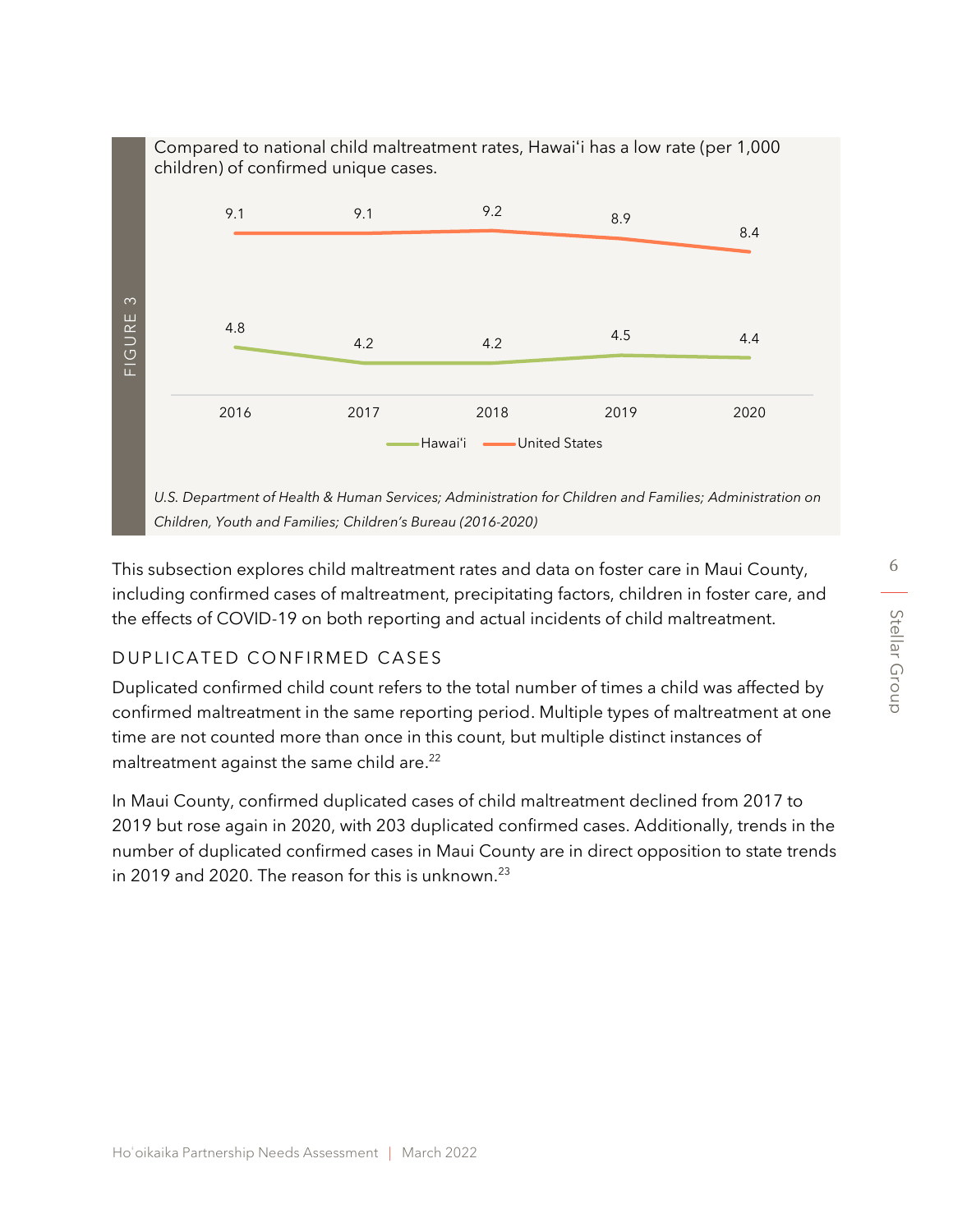

# TYPES OF MALTREATMENT

In Maui County in 2020, 245 unique confirmed types of child maltreatment were experienced by children.<sup>24</sup> ("Unique" refers to instances where multiple confirmed incidents of the same type of maltreatment against the same child in a reporting period are recorded only once.) More than one type of maltreatment can be recorded per case. Therefore, numbers of types of maltreatment may be higher than total number of cases (reported above).

In Maui County, threatened harm was the most commonly confirmed type of child maltreatment, with 173 incidents (71%).<sup>25</sup> Neglect (38 incidents; 16%) was second most common, followed by physical abuse (22 incidents; 9%) and sexual abuse (10 incidents; 4%). There was one case each of psychological abuse and medical neglect. These figures closely mirror statewide statistics. It is important to note that one child may have experienced more than one of the preceding types of maltreatment. However, threatened harm is not a category commonly used in other states, making it difficult to compare local and state data to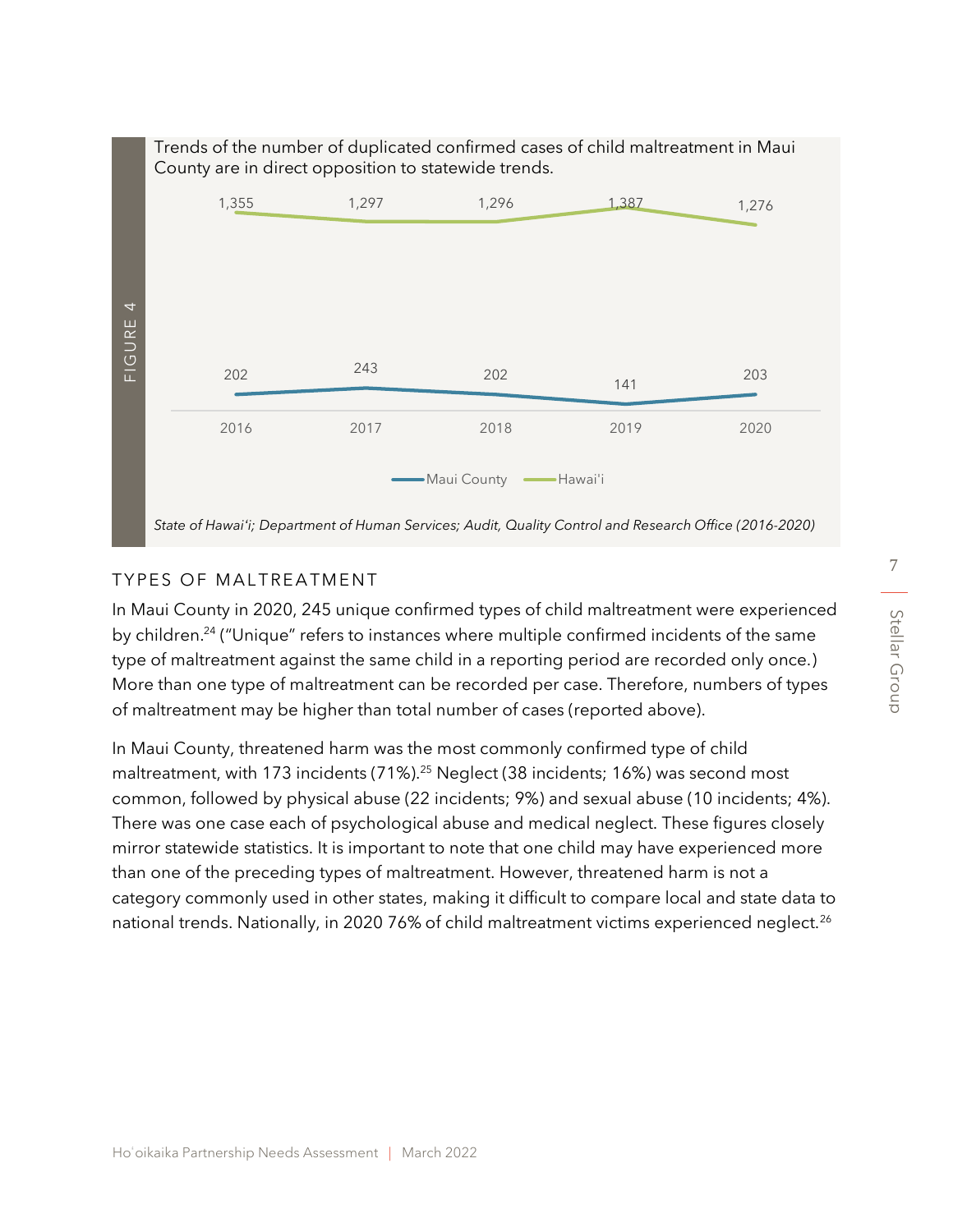

Data from Casey Family Programs illustrates factors experienced by children in foster care. **Most children from Maui County in foster care have experienced neglect of some form.** It is important to note that children may have entered foster care in a prior year, so data is not indicative of annual trends. The other most common factors in FFY21 were caretaker inability to cope (47%) and parent drug abuse (29%). $27$ 



# FACTORS PRECIPITATING INCIDENTS

State of Hawaiʻi Child Welfare Services (CWS) caseworkers can record up to five factors for each confirmed incident of child maltreatment.<sup>28</sup> **In Maui County in State Fiscal Year (SFY) 2019, the most commonly reported precipitating factor in child welfare calls was an**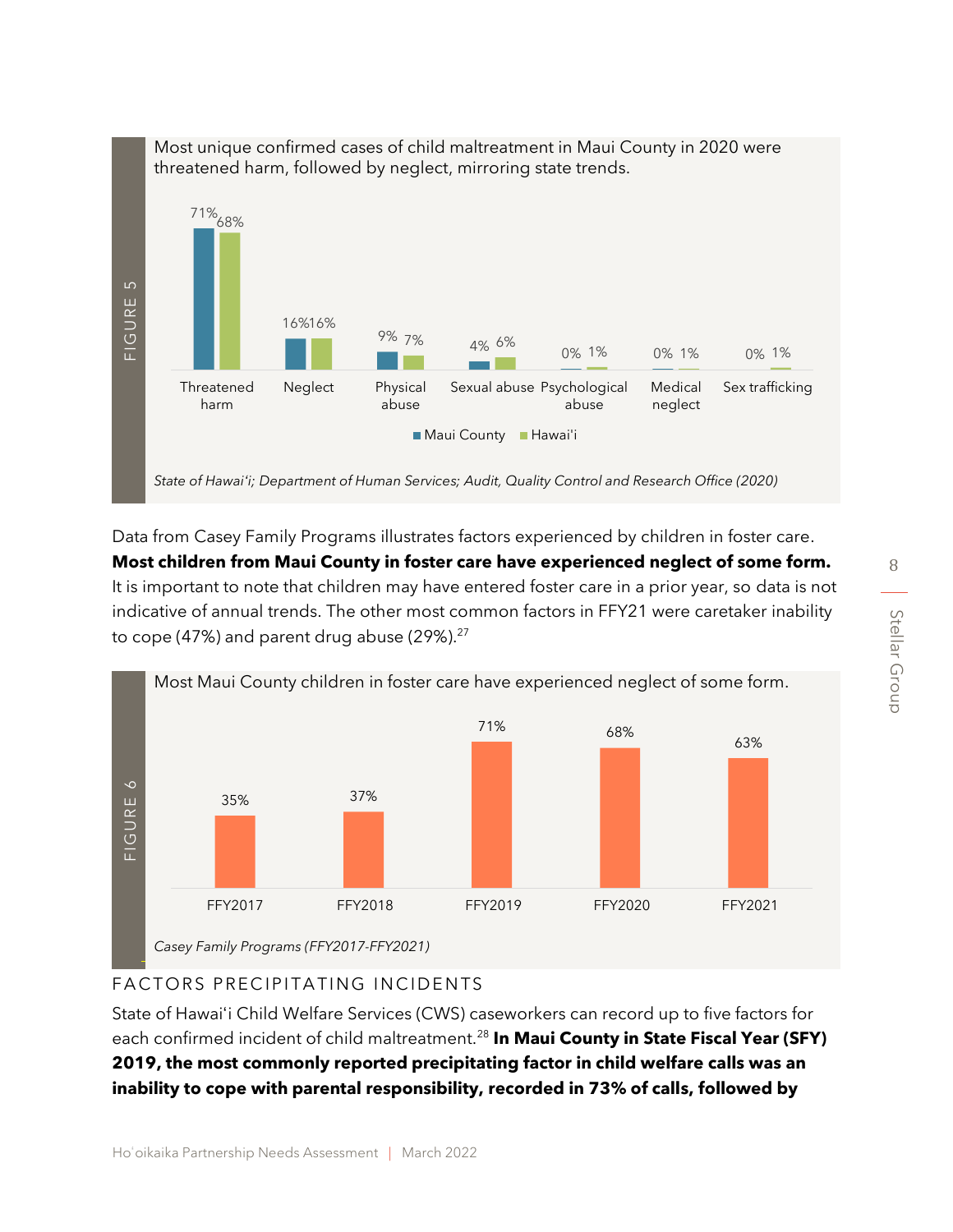**unacceptable child rearing method (69%)** Definitions for these factors were not provided in data. **Almost half (48%) of reports have a precipitating factor of drug abuse**, and almost one-fifth have inadequate housing (17%). Mental health problems and heavy continuous childcare responsibility were less common, but still present in one to two of every 10 reports. 29

There are notable differences in the frequency of precipitating factors in Maui County and statewide **Inadequate housing is cited as a precipitating factor over twice as often in Maui County as statewide, reflecting the impact of Maui County's housing crisis. Heavy continuous childcare and inability to cope with parental responsibility are also cited much more often in Maui County**, indicating a need for deepening of protective factors. 30, 31



*Casey Family Programs (2019); State of Hawaiʻi; Department of Human Services; Audit, Quality Control and Research Office (2019)*

#### DEMOGRAPHICS OF CHILDREN IN FOSTER CARE

In federal fiscal year (FFY) 2021, 212 children from Maui County were in foster care, 7% of whom were under one year old and one-third of whom were under the age of five.<sup>32</sup> This is not unique to Maui County: both statewide and nationally, a large proportion of children affected by child maltreatment are very young. Across Hawaiʻi in 2020, 15% of children involved in confirmed cases of child maltreatment were under one year old, and 37% were under the age of five.<sup>33</sup> Similarly, across the United States in 2020, 15% of all confirmed victims were under one year old, and 29% were under the age of three.<sup>34</sup> These trends emphasize the importance of strengthening protective factors in families and young children From the very beginning.<br>
From the visible very programs<br>
From the very programs<br>
Research Office (2019)<br>
DEMOGRAPHICS OF<br>
In federal fiscal year (FFY<br>
whom were under one yer<br>
affected by child maltrea<br>
involved in confir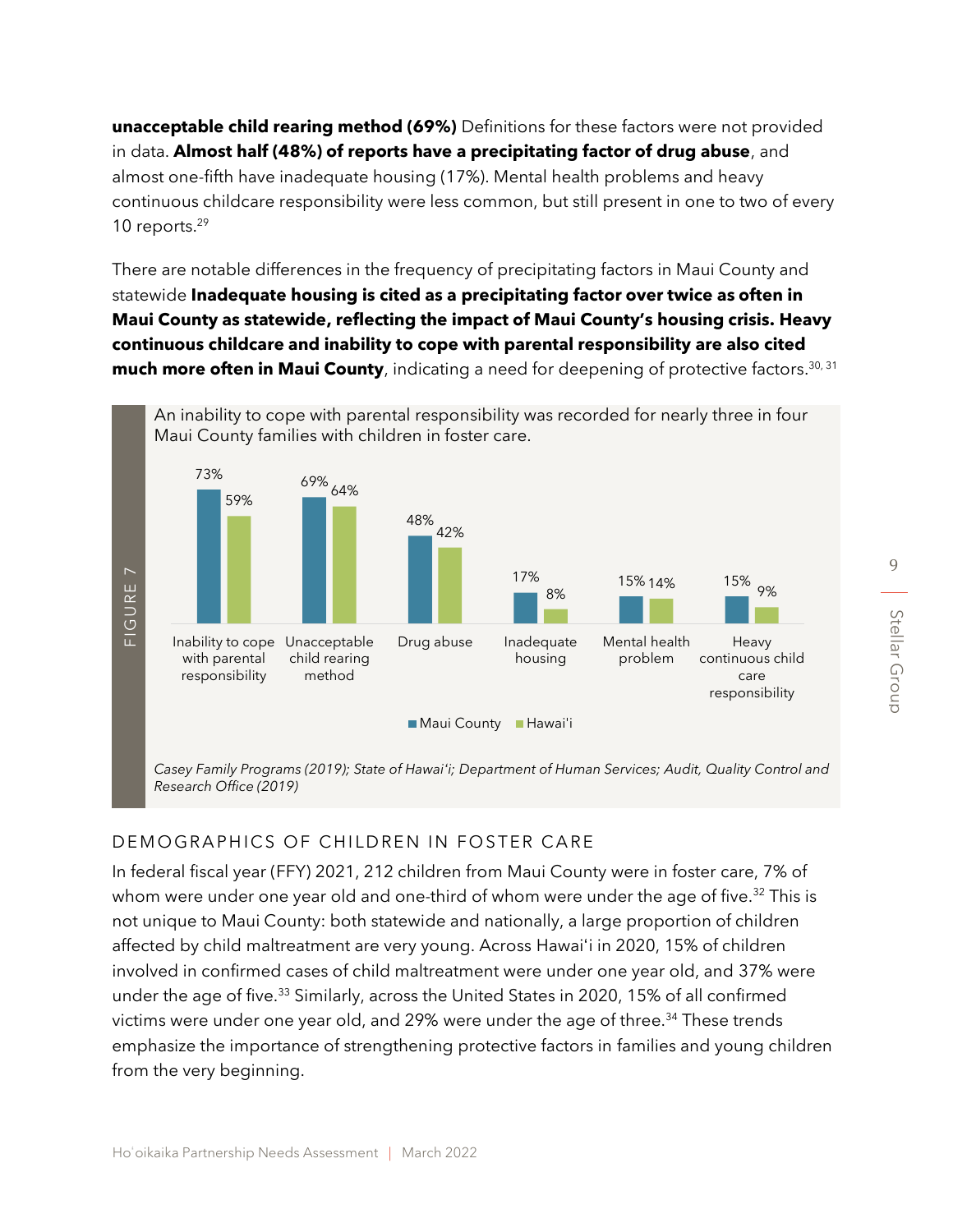

**In Maui County, Native Hawaiian children are disproportionately represented in foster care**. <sup>35</sup> While only 14% of Maui County identifies as Native Hawaiian or other Pacific Islander (as noted above), 32% of children in foster care in FFY 2021 were Native Hawaiian or other Pacific Islander. <sup>36</sup> **Reasons for this over-representation were not discussed in the reports** 

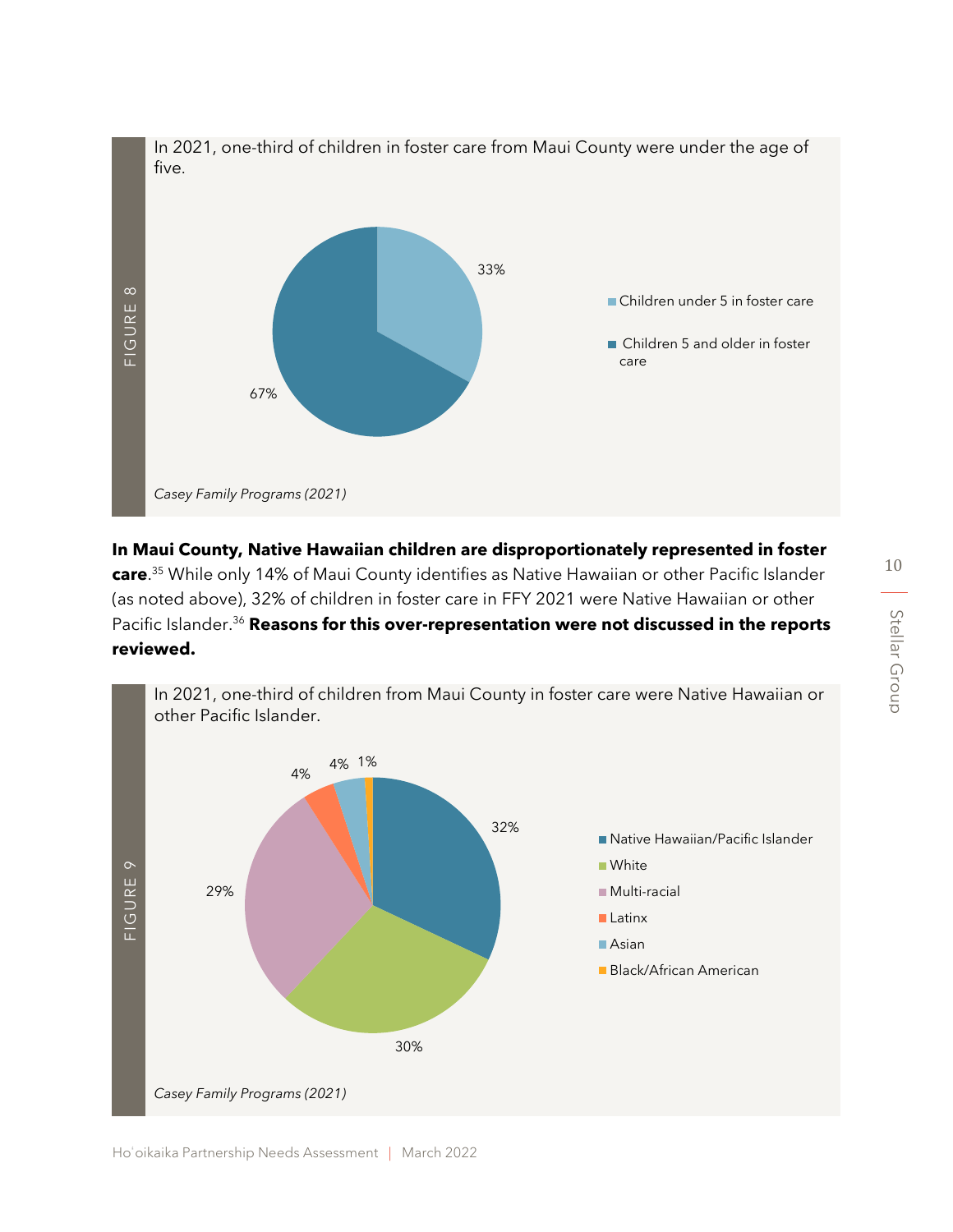An additional finding was discovered upon review of recent data: data files prepared by different organizations or the same organization across years report race/ethnicity categories differently. The 2020 statewide Child Abuse & Neglect report, for example, lists Native Hawaiian or part Native Hawaiian, as well as mixed as race/ethnicity categories.<sup>37</sup> Similarly, in Casey Family Programs data, prior methods of reporting included the racial/ethnic categories "Hawaiian or Part Hawaiian and "Other Pacific Islander".<sup>38</sup> However, a more recent version of reporting has combined these shifted these categories to "Native Hawaiian/Pacific Islander," with part-Native Hawaiian children now being reported under the less-specific category "multi-racial." <sup>39</sup> The result is that the percentage of Native Hawaiian children affected by child maltreatment appears to be lower than in previous years, as children who are Native Hawaiian as well as another race are no longer specifically identified. This finding has implications for the way the experiences of Native Hawaiian families and children are understood.

#### EFFECTS OF COVID-19 ON CHILD MALTREATMENT & REPORTING

Since the start of the COVID-19 pandemic, reports of child maltreatment have dropped across the nation, likely due to decreased contact with mandatory reporters.<sup>40</sup> However, this trend is not present in Hawaiʻi or Maui County. Statewide data demonstrates that while reports made by educators fell in 2020, reports from medical, law, and justice personnel, as well as parents, relatives, friends, and neighbors, increased, resulting in an overall increase in reported cases.41, <sup>42</sup>

The total reported number of duplicated reported cases statewide increased from 4,697 in 2019 to 5,389 in 2020.<sup>43</sup> The number of confirmed duplicated cases decreased from 1,387 (30% confirmation rate) in 2019 to 1,276 (24% confirmation rate) in 2020. ("Duplicated" counts include each instance of confirmed maltreatment involving one child in a reporting period.) **Maui County saw a more significant increase in the number of duplicated reported cases**, from 400 in 2019 to 722 in 2020. In contrast to statewide data, Maui County's number of duplicated confirmed cases also increased, from a low of 141 in 2019 (35% confirmation rate) to 203 in 2020 (28% confirmation rate). **Despite the increase in reported cases, on average, confirmation rates have been trending down in recent years, both statewide and in Maui County.**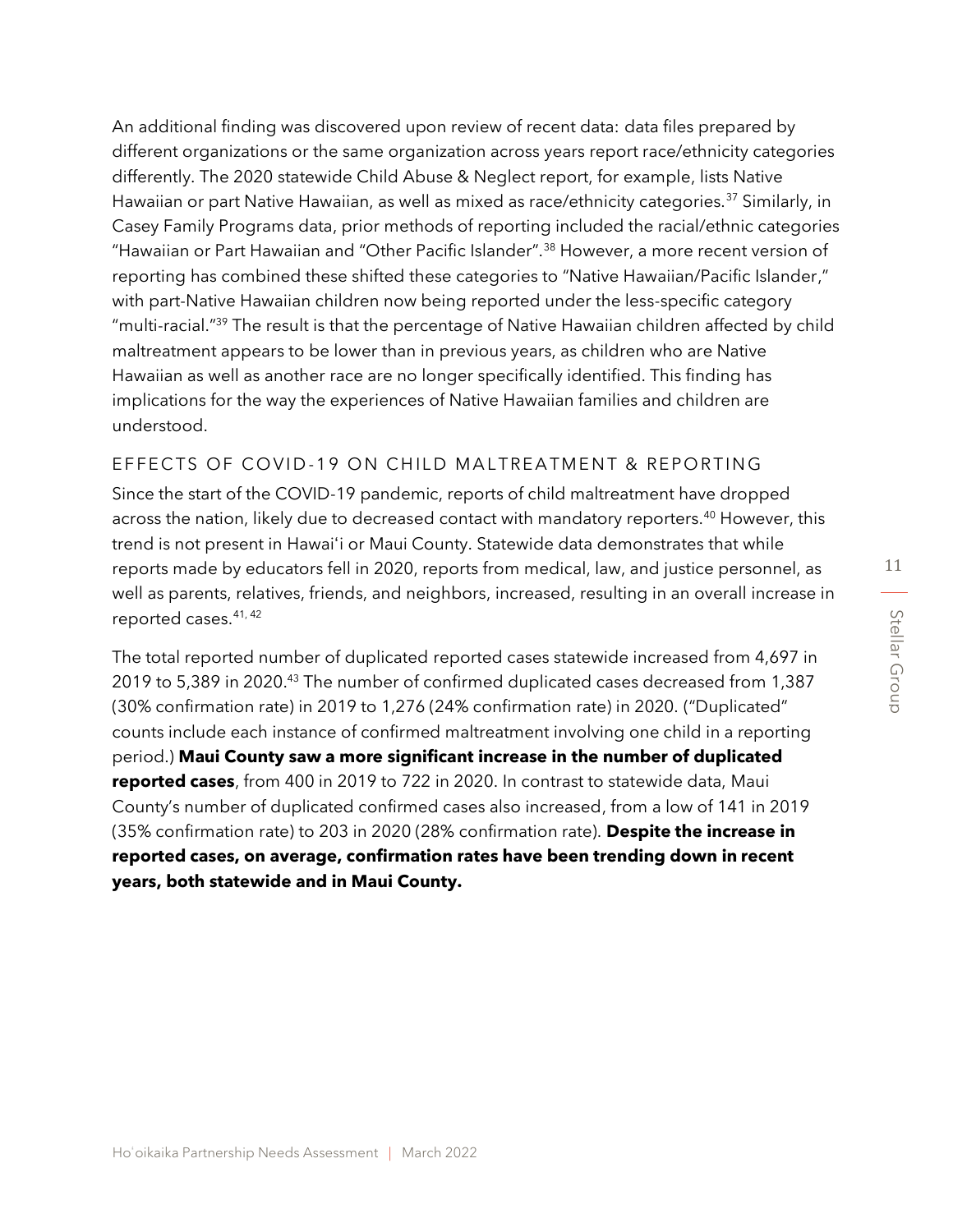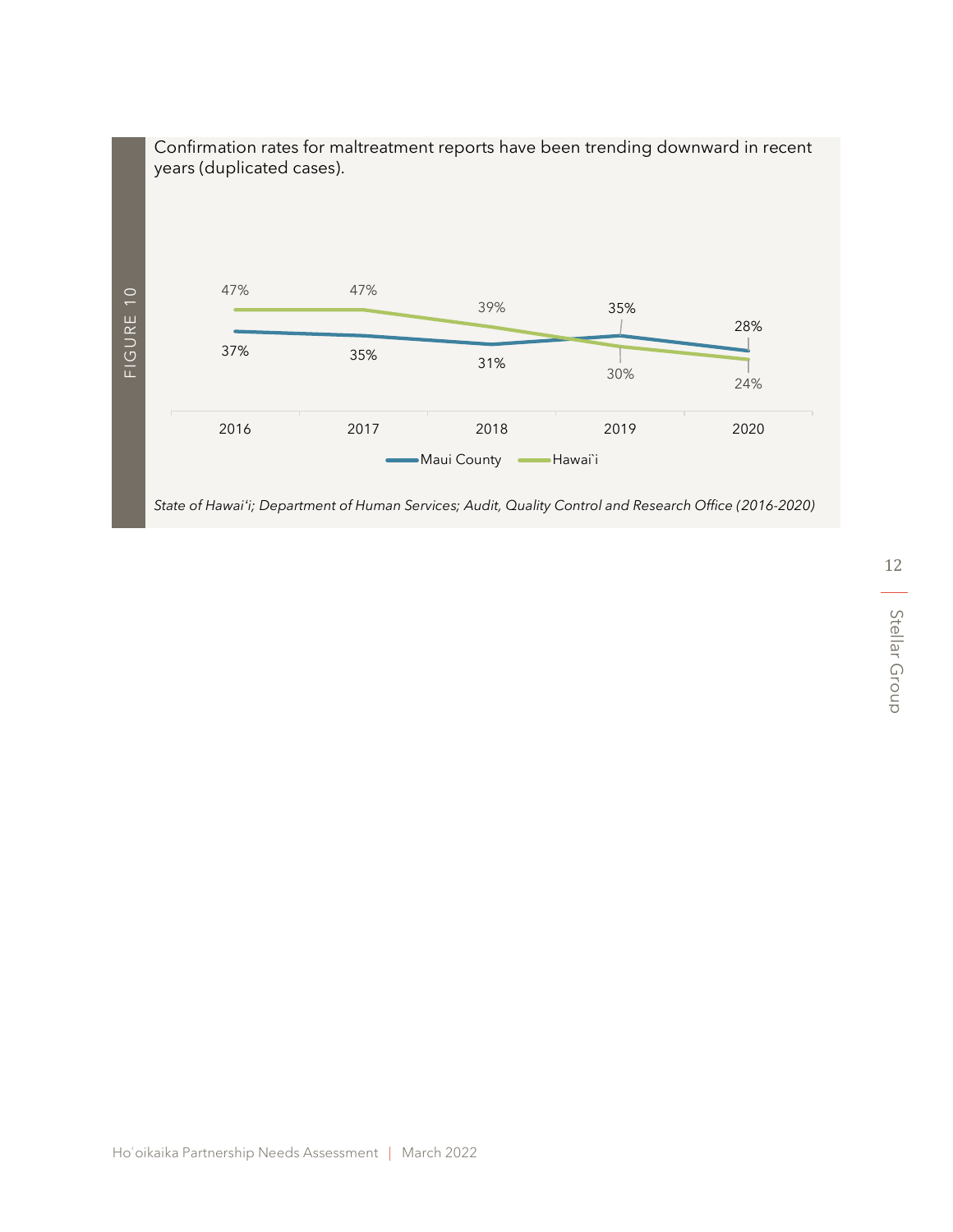## FAMILY SUPPORT SYSTEM IN MAUI COUNTY

This section summarizes and synthesizes key areas of Maui County's child and family services and supports network. It consists of the following subsections:

- » *Services and Supports – families' needs, available family support services and identified gaps in the system of services and supports*
- » *Workforce – demographics and other data surrounding the child welfare workforce in Maui County and/or statewide, including results of relevant workforce surveys and reports*
- » *Additional Efforts – key child maltreatment prevention plans, efforts, frameworks and taskforces being utilized in Maui County and/or statewide*

#### SERVICES AND SUPPORTS

#### FAMILIES' NEEDS

Individuals in Maui County and statewide experienced increased need during COVID-19. Resource requests made to Aloha United Way (AUW) 2-1-1 by Hawaiʻi residents grew from 222 during the week of January 5<sup>th</sup>, 2020, to a peak of 1,968 requests just over a year later during the week of January 10<sup>th</sup>, 2021. Calls have declined again, but are still well above prepandemic levels, with 789 requests the week of January 2, 2022. Average call numbers also increased in Maui County. This increase may be due in part to increased awareness of AUW 2-1-1 as a community resource. It is not known how many of the requests were made by callers with young children in their home, and if those request patterns differed from the general public.<sup>44</sup>

Across 2020 and 2021 combined, requests per 1,000 residents were highest from Paia, at 46 requests. There were 30.3 requests (per 1,000) from Kalaupapa and 25.1 requests from Kihei.<sup>45</sup>

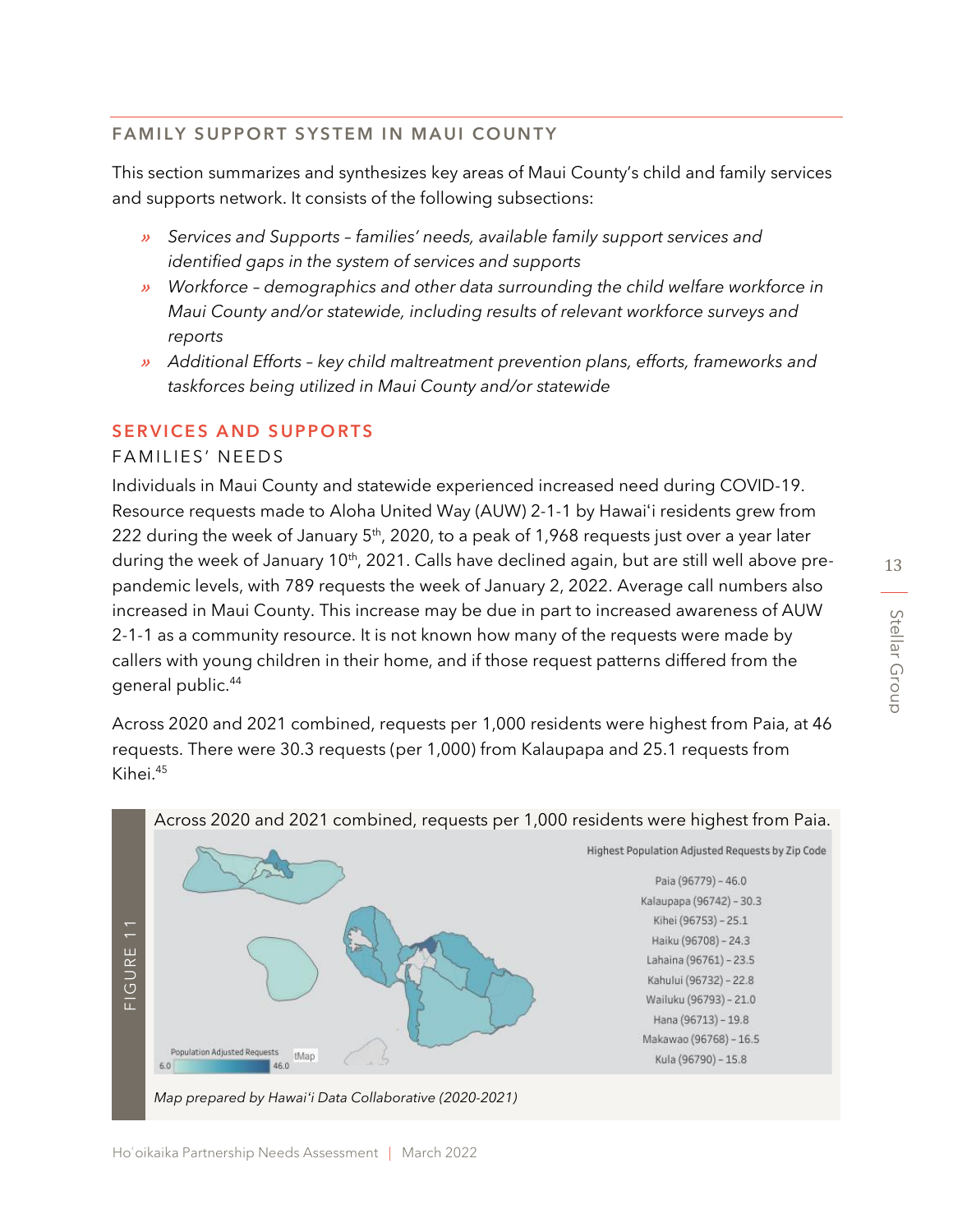The most common categories of requests in Maui County in 2020 were related to housing and utilities, health, other, food, government and taxes, child and family, and mental health and substance abuse. In each of these six most common categories, requests rose exponentially in 2021.46



In both years, the vast majority (86% and 96%) of housing and utilities-related requests were related to payment assistance. These requests are explored in more detail in a previous section. In 2021, requests related to vaccines and immunizations accounted for nearly half of health-related requests. In both 2020 and 2021, at least nine in 10 food-related requests were for emergency food.<sup>47</sup>

In 2020, financial and other assistance accounted for 80% of child and family-related calls, with child care and violence prevention each at 10% (or one request each). In 2021, just 26% of such requests were for financial and other assistance. Child care requests accounted for 37% of such calls and violence prevention accounted for 18%.<sup>48</sup>

Domestic violence-related requests accounted for 70% of mental health and substance abuse calls in 2020, and mental health services accounted for an additional 20% of such requests. In 2021, mental health services accounted for 43% of such calls, and domestic violence-related

Hoʻoikaika Partnership Needs Assessment | March 2022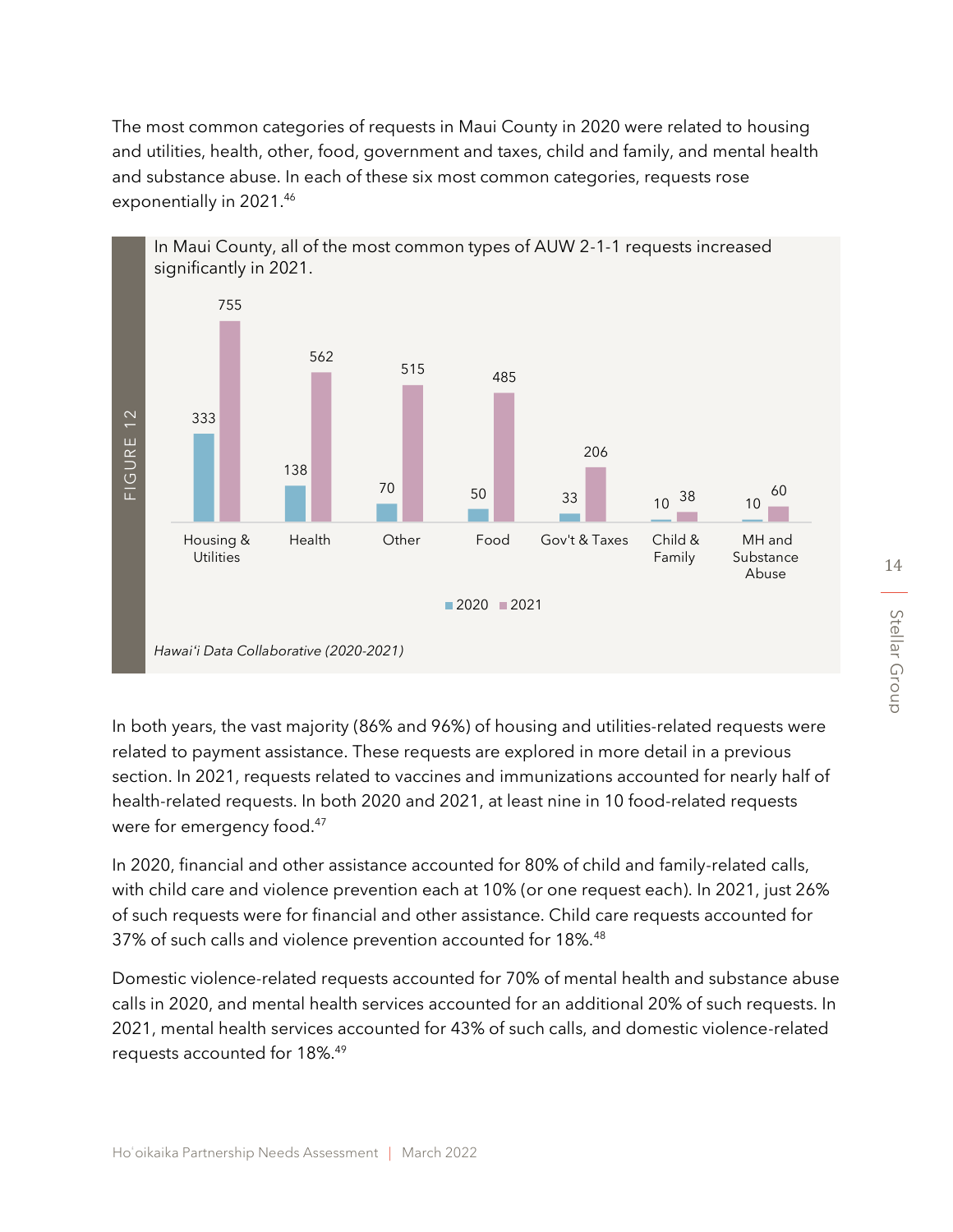In 2021, proportions of types of requests were largely similar between Maui County and statewide.<sup>50</sup>



# AVAILABLE SERVICES

Aloha United Way 2-1-1 (AUW 2-1-1) maintains a database of service providers across a wide variety of categories.<sup>51</sup> As of April 2021, AUW 2-1-1 identified 82 active programs providing support in the following seven categories in Maui County:

- » *Child – 13 programs*
- » *Counseling – 7 programs*
- » *Family – 13 programs*
- » *Housing/Homeless – 19 programs*
- » *Mental Health – 11 programs*
- » *Substance Abuse – 12 programs*
- » *Violence Prevention – 7 programs*

It is important to note that in some instances, multiple programs are offered by one organization. <sup>52</sup> Additionally, some programs may be appropriate under more than one categorization. AUW 2-1-1's own categorizations of the programs are used in this section, without additional analysis. No information on current capacity, waitlists or general availability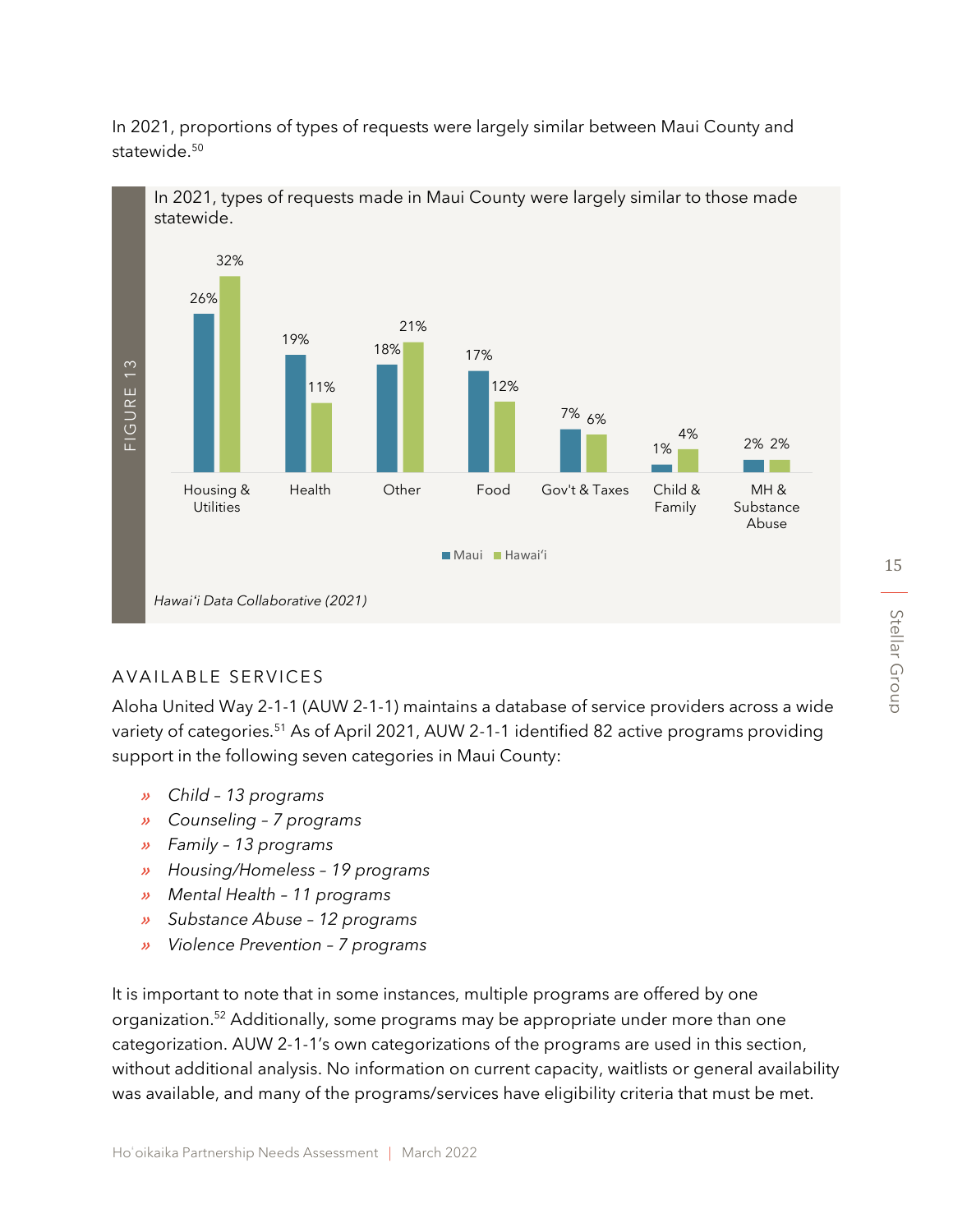#### Child

Maui County offers 13 programs identified by AUW 2-1-1 as focused directly on children. These services are broad, ranging from early learning programs, such as Early Head Start, to leadership programs, such as Boy and Girl Scouts programs. Many, but not all, programs are offered free of cost, and many offer transportation assistance to the program.<sup>53</sup>

#### Counseling

AUW 2-1-1 identified seven counseling programs in Maui County, including mental health care for children and adolescents and sexual abuse treatment. Additionally, Maui County offers a sex offender treatment program. Transportation assistance varies, and most, yet not all, services are offered free of charge. <sup>54</sup>

#### Family

There are 13 identified family-focused programs in Maui County. Among these services are multiple home visiting programs and a family strengthening program, as well as broader family support programs. None of these services have been identified as providing transportation assistance, and costs vary from free to paid.<sup>55</sup>

#### Housing/Homeless

Maui County has 19 identified programs focused on addressing housing and individuals experiencing homelessness. These programs provide a wide range of services. Only one such service is identified as offering transportation assistance, although most are offered free of charge.<sup>56</sup>

One key support is Hawaiʻi's Housing First program. Housing First was initially piloted in Oahu in 2012, before being expanded to the state's remaining counties in 2017.<sup>57</sup> Housing First exists to assist individuals experiencing homelessness into permanent housing, with an emphasis on individuals with substance misuse disorder or mental health issues. Individuals are prioritized for housing placement using the Vulnerability Index – Service Prioritization Decision Assistance Tool (VI-SPDAT). While Maui-specific outcome data is limited, early program indicators are very promising: 93% of individuals assessed by mid-2017 obtained housing and remained housed after one year. As of December 2021, 262 individuals and 51 families have been assessed and prioritized for housing in Maui.

#### Mental Health

AUW 2-1-1 identified 11 mental health programs in Maui County, ranging from general mental health services to semi-independent housing. Transportation assistance and fees vary between programs. Of note, most programs require a doctor's referral which could be a potential barrier to access. 58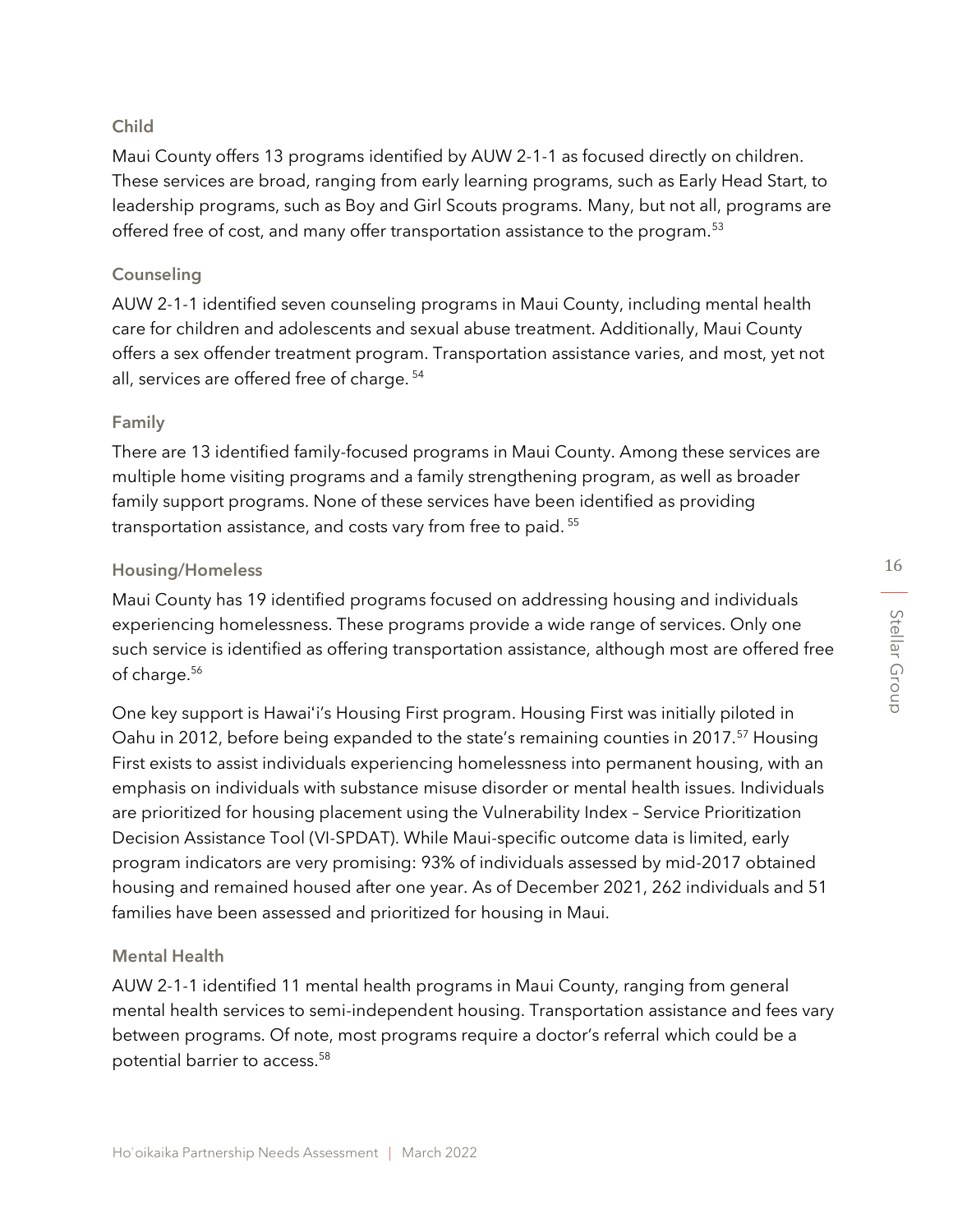17

#### Substance Abuse

There are 12 identified substance abuse programs in Maui County. Services range from intensive outpatient treatment to support groups (e.g., Narcotics Anonymous), as well as a youth substance use prevention program. Most do not provide transportation assistance, and fees vary.<sup>59</sup>

#### Violence Prevention

Maui County offers seven violence prevention programs. Programs range from CWS to intimate partner violence prevention services to juvenile counseling. Transportation assistance is varied, although most programs are offered free of charge.<sup>60</sup>

#### GAPS IN SYSTEM

Multiple family support system needs assessments have been conducted at a state level in recent years, many with subsections focused on Maui County. However, very few are specific to both Maui County and family supports. One notable exception is Islands of Hope – Maui's 2015 system analysis, which examined Maui County's child welfare system's likelihood of achieving its desired outcomes.<sup>61</sup> Findings from these various reports begin to speak to gaps in Maui County's family support system. However, the reviewed reports do not address all aspects of the system and there was a notable lack of information on services and supports that build protective factors, such as early learning opportunities/child care, social supports and connections, social-emotional development for children, as well as use of public benefit programs and other concrete supports.

Equally important, **the voices of families themselves on their needs and experiences of the system were not present in the reports reviewed.** The effects of COVID-19 on the systems of supports and services in Maui was also not a part of any reports reviewed. However, in the statewide 2021 Hawaiʻi Sector Pulse survey of nonprofit staff, 71% of respondents reported that demand for their organization's programs, products, or services had increased between 2020 and 2021. In the housing sector, 100% of respondents indicated increased demand.<sup>62</sup> Specific gap areas are discussed below.

#### Lack of Adequate Housing

Housing continues to be a significant issue in Hawaiʻi. It was identified as an area of need in both Islands of Hope - Maui's (IOH) analysis<sup>63</sup> and other recent needs assessments, as well as being reflected in demographic data and AUW 2-1-1 service calls (discussed above). In 2018, a community health needs assessment conducted by the Queen's Medical Center identified public health needs of all types on each island of Hawaiʻi.<sup>64</sup> On Maui Island (not Maui County in its entirety), housing instability was a noted area of need. Additionally, a 2018 focus group of crime victim service providers in Maui County, including representatives from children and family support providers, also emphasized Maui County's lack of adequate housing as a systemic gap.<sup>65</sup>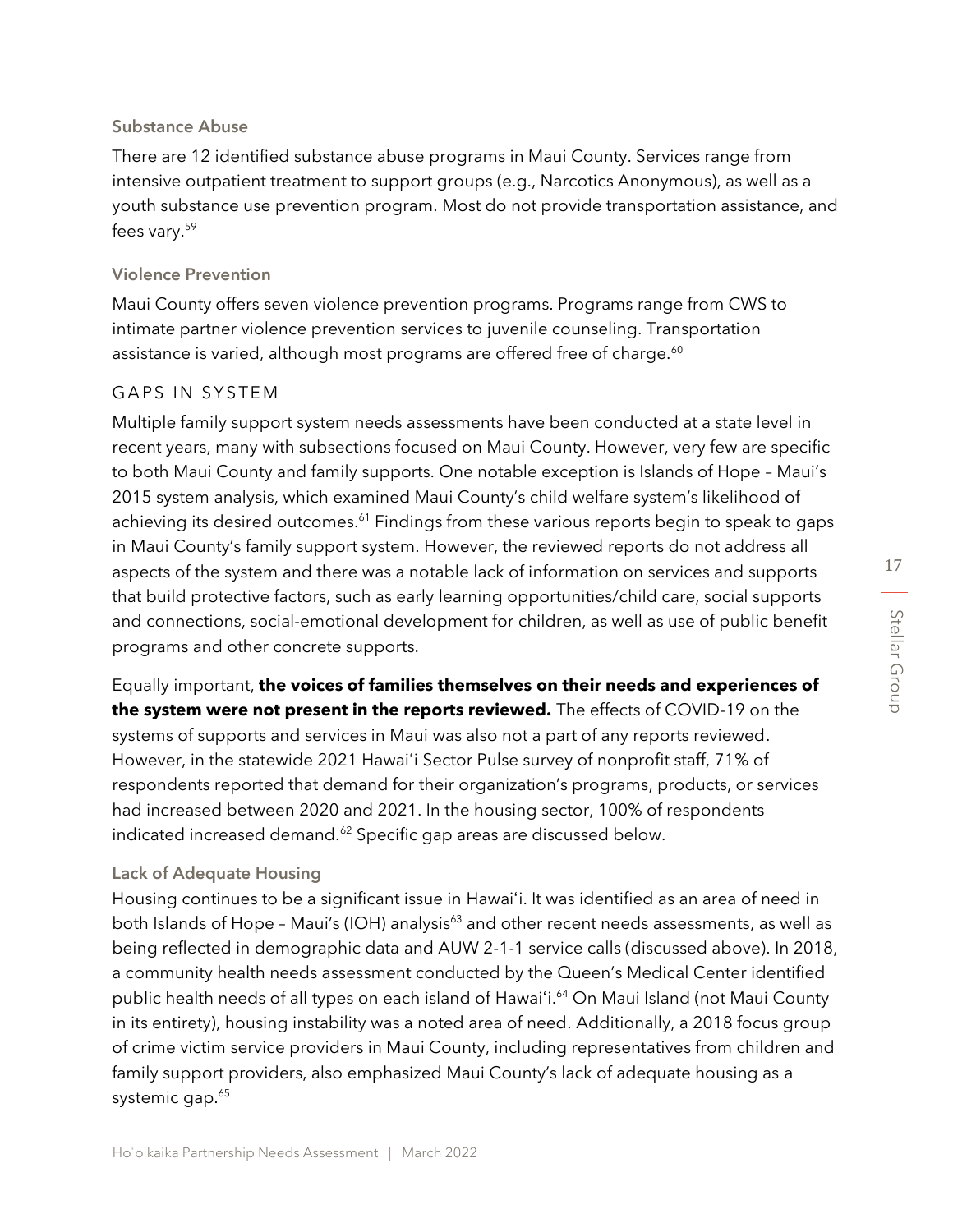Families experiencing homelessness face additional barriers in securing early childhood education.<sup>66</sup> A 2020 needs assessment conducted by the University of Hawai'i Center on the Family identified potential challenges for such families, including families' ability to afford tuition or secure tuition assistance, access to adequate transportation, and access to required documents. Although this report is both statewide and specific to early childhood education, similar challenges are likely faced by children and families experiencing homelessness when seeking other family supports in Maui County.

Insufficient Mental and Behavioral Health and Substance Misuse Services While programs do currently exist, insufficient services for mental and behavioral health and substance misuse were noted in both IOH's analysis $67$  and the crime victim service provider focus group.<sup>68</sup> IOH expanded on additional challenges faced by providers of other types of family support services in adequately addressing the needs of parents with mental health challenges. Providers are often not adequately aware of a family member's mental health challenges and/or lack resources to sufficiently assist such individuals.

#### Additional Gaps in System

The Queen's Medical Center's needs assessment identified additional gaps not emphasized by Islands of Hope – Maui.<sup>69</sup> For Maui Island, **the report emphasized the need to "[create] more positive activities for youth, particularly for those with working parents**." Queen's Medical Center also flags the need for transportation assistance in remote neighborhoods to health resources and efforts to improve trust between residents of Maui County and health resources are also noted. Encouragingly, the report identified willing partners and/or existing efforts in many of these areas.

#### **WORKFORCE**

There is little available data on Maui County's family services workforce in recent years. However, statewide and organization-specific data and reports begin to illustrate the experiences and challenges faced by individuals in these critical positions. Data indicate significant unfilled capacity in the child welfare workforce, as well as many specific opportunities for additional workforce training. These findings are explored below.

#### STATE CHILD WELFARE SERVICES STAFF (CWS)

In May 2020, **CWS had 402 funded positions, 77 (19%) of which were unfilled**.<sup>70</sup> An internal survey found 80% of employees self-identified as female, 17% as male, and 3% preferred not to answer. Staff between the ages of 50-59 accounted for the largest age group (32%), with an additional 23% between the ages of 40 and 49. More than half (61%) of CWS employees have worked in the branch for at least five years, and one-third have worked at CWS for 16 or more years.<sup>71</sup>

All positions in CWS require a high school diploma or GED.<sup>72</sup> Caseworker positions additionally require a bachelor's degree and experience in human services, and employees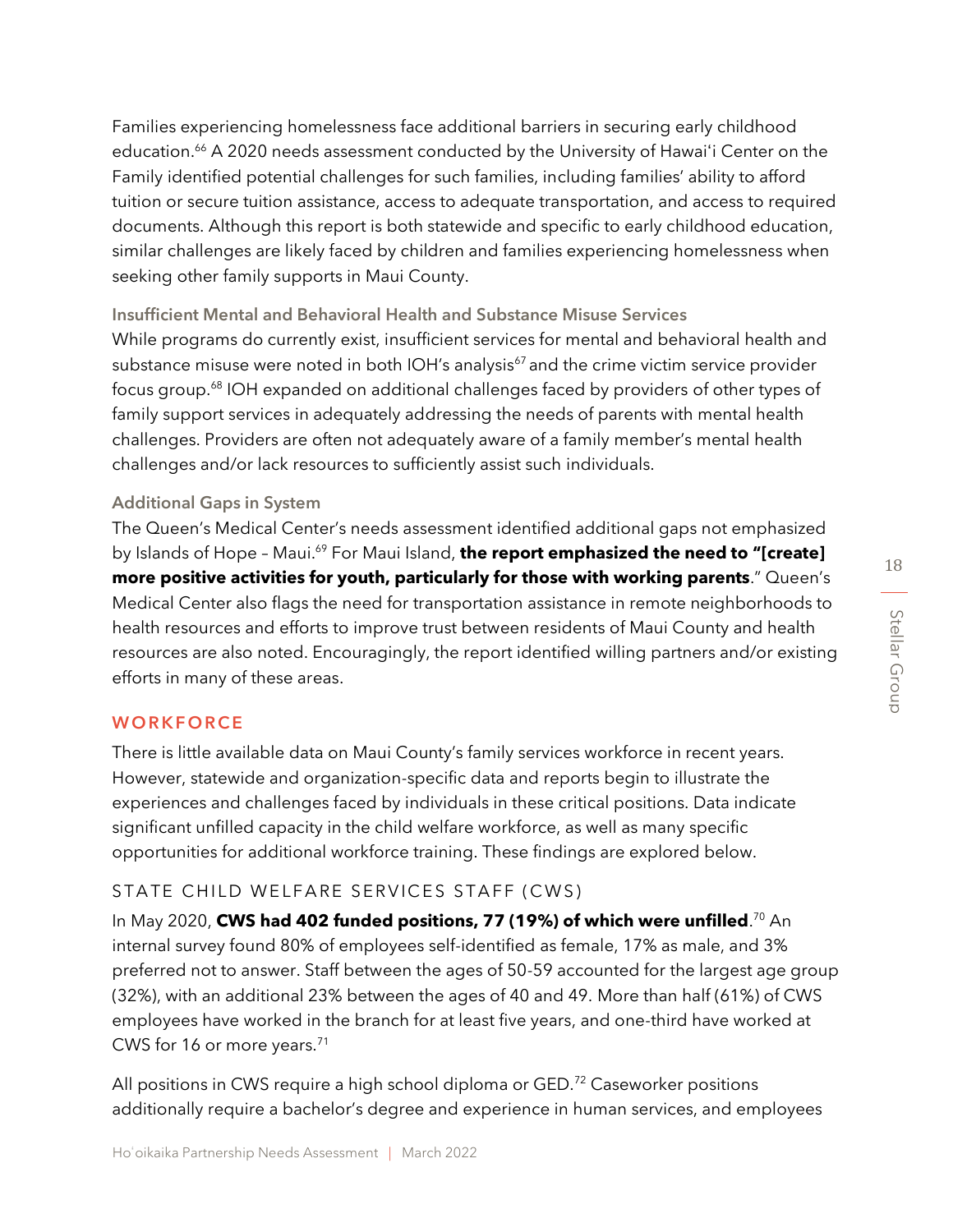must be with CWS three years before becoming an intake worker. Advanced degrees are recommended for higher positions. Additionally, supervisors are required to have four years of professional experience in the field, and advanced degrees are recommended for both supervisors and higher-level caseworkers.

#### WORKFORCE TRAINING NEEDS

Ongoing training is a common focus among providers in the child welfare system. For example, Hawaiʻi CWS offered at least 18 training opportunities to its workforce in SFY 2019 and SFY 2020, including training on increasing protective factors.<sup>73</sup> Multiple organizations conduct surveys to better understand additional training needs. Each survey was completed by a slightly different audience. As such, findings are largely distinct between surveys, as discussed below.

### Ho`omaluhia Crime Victim Service Provider Survey (2017)

In 2017, a crime victim service provider training needs assessment was conducted by Ho`omaluhia, Hawaiʻi's branch of the Family Violence & Sexual Assault Institute. <sup>74</sup> The needs assessment data consisted of 104 service provider surveys, and 16 interviews and focus groups with 49 service providers, with each of the state's counties represented. Although not specific to Maui County or inclusive of all types of family service providers, it provides a useful look into the climate of the statewide victim's service provider workforce; many of whom reported providing services to victims of child abuse.

The survey asked providers which areas of knowledge or skills they feel least confident in when serving victims of crime (VOC).<sup>75</sup> The most common responses were understanding of public health options (27%), civil/legal options (25%), and criminal justice options (25%).



Hoʻoikaika Partnership Conference Survey (2019-2021)

Data on Maui-specific training needs also exist. Each year, the Hoʻoikaika Partnership hosts a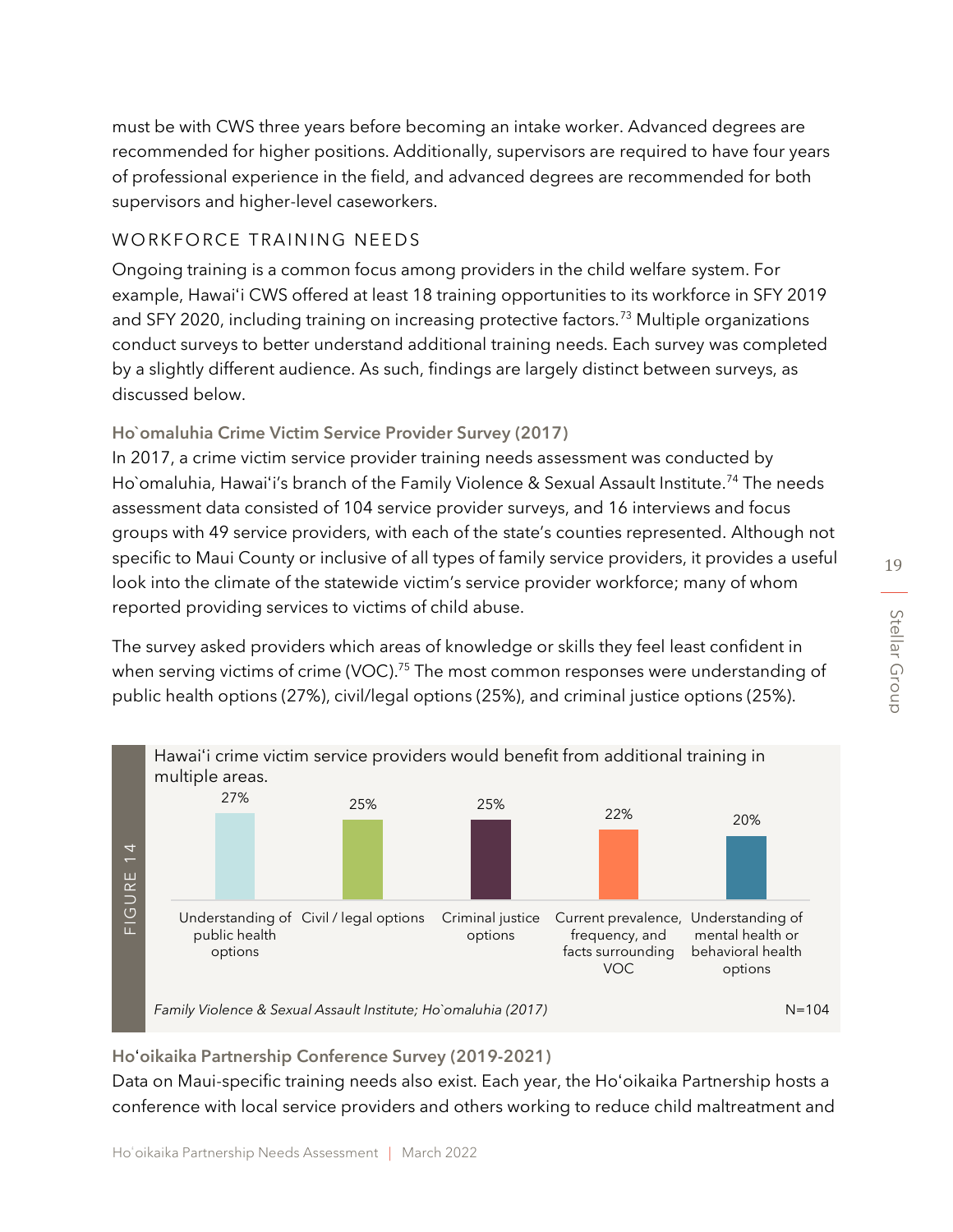improve family support systems. A survey administered at the conference asks participants their desires and needs surrounding additional training opportunities. Analysis of the three most recent years of survey findings revealed the following training opportunities among local providers:<sup>76</sup>

- » *Expanded training on Hawaiian culture, cultural practices, and culturally appropriate prevention*
- » *More advanced training regarding trauma-informed care, adverse childhood experiences, and resiliency*
- » *Expanded emphasis on self-care practices*

Surveys also demonstrated interest in the following potential conference themes or approaches: 77

- » *Increased efforts to engage youth and/or sponsorship of a youth-led conference*
- » *Increased emphasis on family engagement, social justice, parenting, motivational interviewing, and working with special populations*

#### Hawaiʻi Partnership Sector Pulse Survey (2021)

In 2021, the Hawaiʻi Alliance of Nonprofit Organizations (HANO) and Hawaiʻi Investment Ready (HIR) conducted a statewide survey of nonprofit organizations working in many social sectors to better understand the impacts of COVID-19 on their operations. Three in four (74%) responding organizations have attempted and/or succeeded in hiring staff in the year preceding the survey. Of these respondents, three in four (73%) experienced hiring challenges. The two most common challenges were lack of qualified applicants (34%) and lack of interest in position, salary, or requirements (31%).<sup>78</sup>

The survey also asked organizational awareness and action regarding diversity, equity, and inclusion (DEI) in the work they perform. 68% of respondents agree or strongly agree that their organization has discussed and/or defined DEI in their work. 26% strongly agree their organization has taken steps/action to address DEI in their work, with an additional 38% selecting "agree". The survey additionally found a range of understandings of what is meant by the term DEI.<sup>79</sup>

#### **ADDITIONAL EFFORTS**

There are many state-level efforts to prevent child maltreatment and build family and community protective factors, including task forces, frameworks, and prevention plans. Although each represents a unique approach, they all share the vision of reducing child maltreatment and improving outcomes for families. Each of these efforts contributes to the larger child maltreatment prevention system and there are overlapping goals and priorities between them. There are opportunities for the Hoʻoikaika Partnership to leverage and build off of these efforts, which are described below. Not included but also relevant to future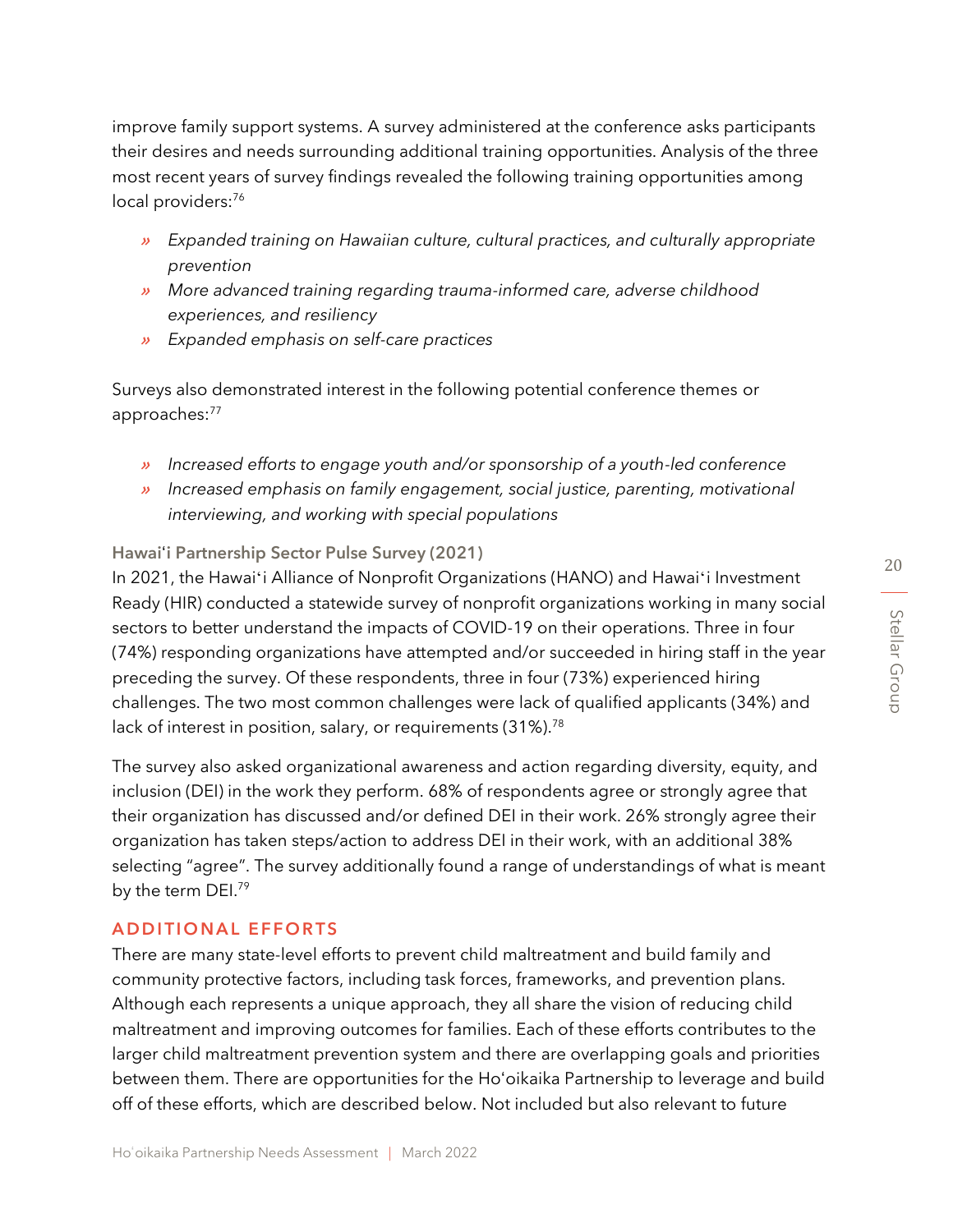efforts is assessing which members of the Hoʻoikaika Partnership already participate in these efforts.

HAWAIʻI CHILDREN'S JUSTICE ACT STATEWIDE TASK FORCE (EST. 2000) The Hawaiʻi Children's Justice Act Statewide Task Force was established in 2000 in accordance with federal Children's Justice Act funds and is comprised of individuals knowledgeable of child maltreatment from each county in the state.<sup>80</sup> The task force's mission is to review and reform child maltreatment systems at a state level. In 2019, the task force collaborated with others to develop the Hawaiʻi Program Improvement Plan (PIP), consisting of four areas of focus:

- 1. *Supervision (CWS staff)*
- 2. *Child safety*
- 3. *Engagement (family)*
- 4. *Permanency*

To this end, the task force utilizes Children's Justice Act funds to implement trainings, conferences, and systems improvements across Hawai'i's child welfare system.<sup>81</sup> They also coordinated development of the Hawaiʻi Statewide Child Abuse and Neglect Prevention Framework, described below.

# EARLY CHILDHOOD ACTION STRATEGY'S SAFE & NURTURING FAMILIES TEAM (EST. 2012)

The statewide Early Childhood Action Strategy (ECAS) collaborative consists of over 150 partners and was formed in 2012 to improve Hawaiʻi's young child and family supports system.<sup>82</sup> It consists of the following six focus areas:

- 1. *Healthy & Welcomed Births*
- 2. *Safe & Nurturing Families*
- 3. *On-track Health & Development*
- 4. *Equitable Access to Programs & Services*
- 5. *High-quality Early Learning Programs*
- 6. *Successful Early Childhood Transitions*

For each focus area, a corresponding team is formed to identify and address gaps and opportunities for improvement.*<sup>83</sup>* ECAS's Safe & Nurturing Families team has the following goals:

- » *Reduce family violence in homes with young children*
- » *Strengthen early childhood providers' capacities to support families and refer at-risk families*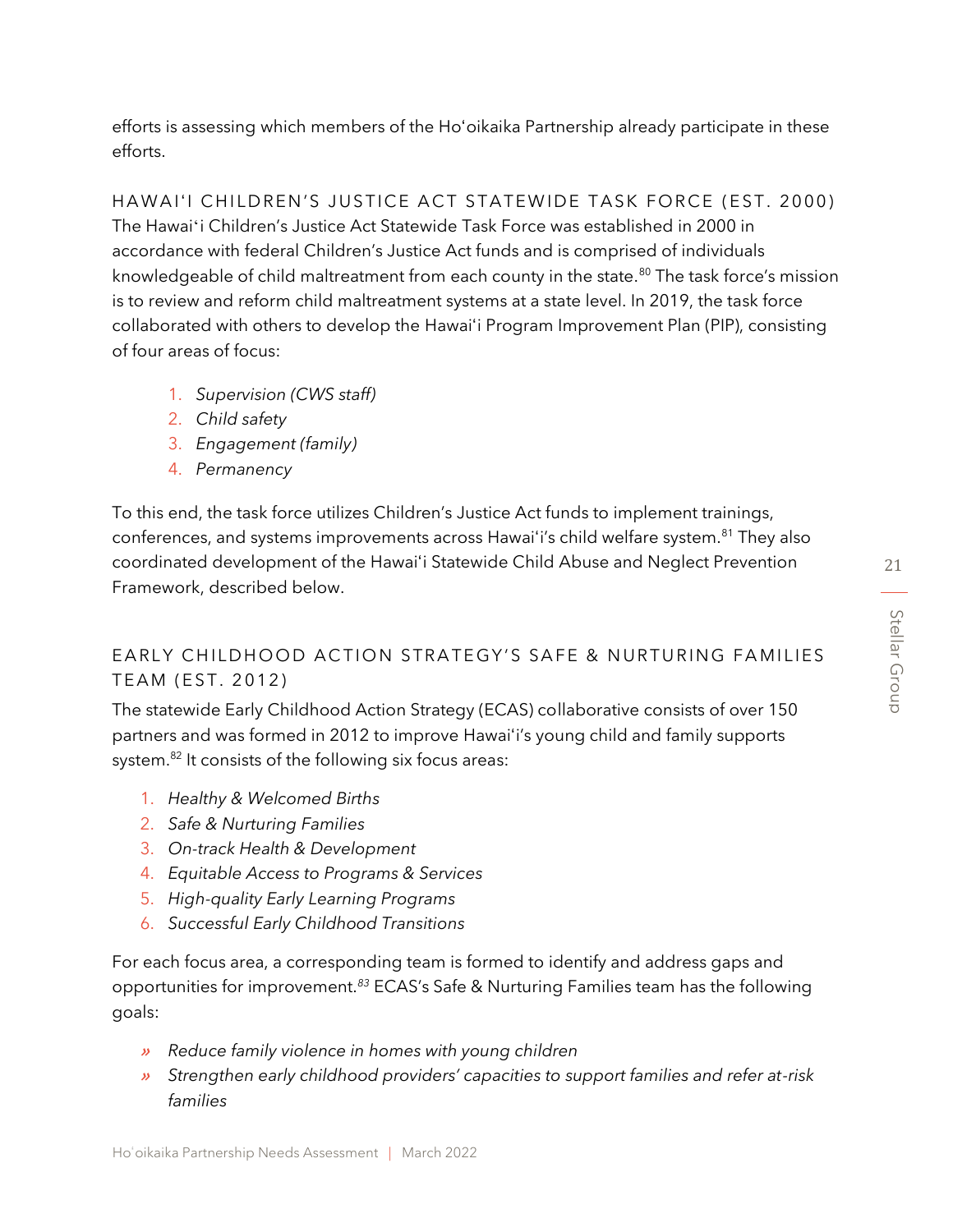- » *Educate the general public about the prevalence of family violence and the impact on young children*
- » *Strengthen Hawaiʻi's systems of support for families*

To this end, the team develops and implements trainings to service providers, shares toolkits with families and gathers feedback from families on them, and distributes materials and online resources through virtual and in-person settings. The shared purpose of these activities is to increase skills of families and providers and decrease child maltreatment and gaps in the system.<sup>84</sup> Additionally, the team is working to develop and implement frameworks for services utilizing strengths-based and protective factor-informed approaches.

#### HAWAIʻI TITLE IV-E PREVENTION PLAN (EST. 2018)

As part of the Family First Prevention Services Act of 2018, the Hawaiʻi Title IV-E Prevention Plan was developed in 2021 and is being implemented by Hawaiʻi CWS. The plan is in service of Family First Hawaiʻi 's vision:

*"Hawaiʻi families and children are thriving with access to a range of effective child welfare prevention services that strengthen families, support parents, and keep children safe at home." <sup>85</sup>*

The plan's ultimate goal is the reduce the number of children in Hawai'i entering foster care.<sup>86</sup> As part of this expansive plan, four prevention efforts rooted in evidence-based practices are funded through IV-E:

- 1. *HOMEBUILDERS® - In-home counseling and support / interventions for families with children at imminent risk of out-of-home placement*
- 2. *Parents as Teachers (PAT) – Parenting education / interventions for expecting parents and parents with young children designed to increase protective factors*
- 3. *Healthy Families America (HFA) – Child Welfare Adaptation – Strengths-based home visiting program for families with child maltreatment risk factors present*
- 4. *Motivational Interviewing (MI) – Behavioral change / substance use disorder approach*

# HAWAIʻI STATEWIDE CHILD ABUSE AND NEGLECT PREVENTION FRAMEWORK (EST. 2021)

The Hawaiʻi Statewide Child Abuse and Neglect Prevention Framework was developed in 2021 by a steering committee of child maltreatment professionals in Hawaiʻi to encourage collaboration between members of Hawaiʻi's family supports system to increase protective factors and strengthen families with the ultimate goal of reducing child maltreatment in the state. <sup>87</sup> Development of the framework was coordinated by Hawaiʻi Children's Action Network. The framework is in the early stages of being publicly shared.

- 1. *Commitment of leaders to prioritize child safety and well-being*
- 2. *Supports and Services are equitable and accessible to all families*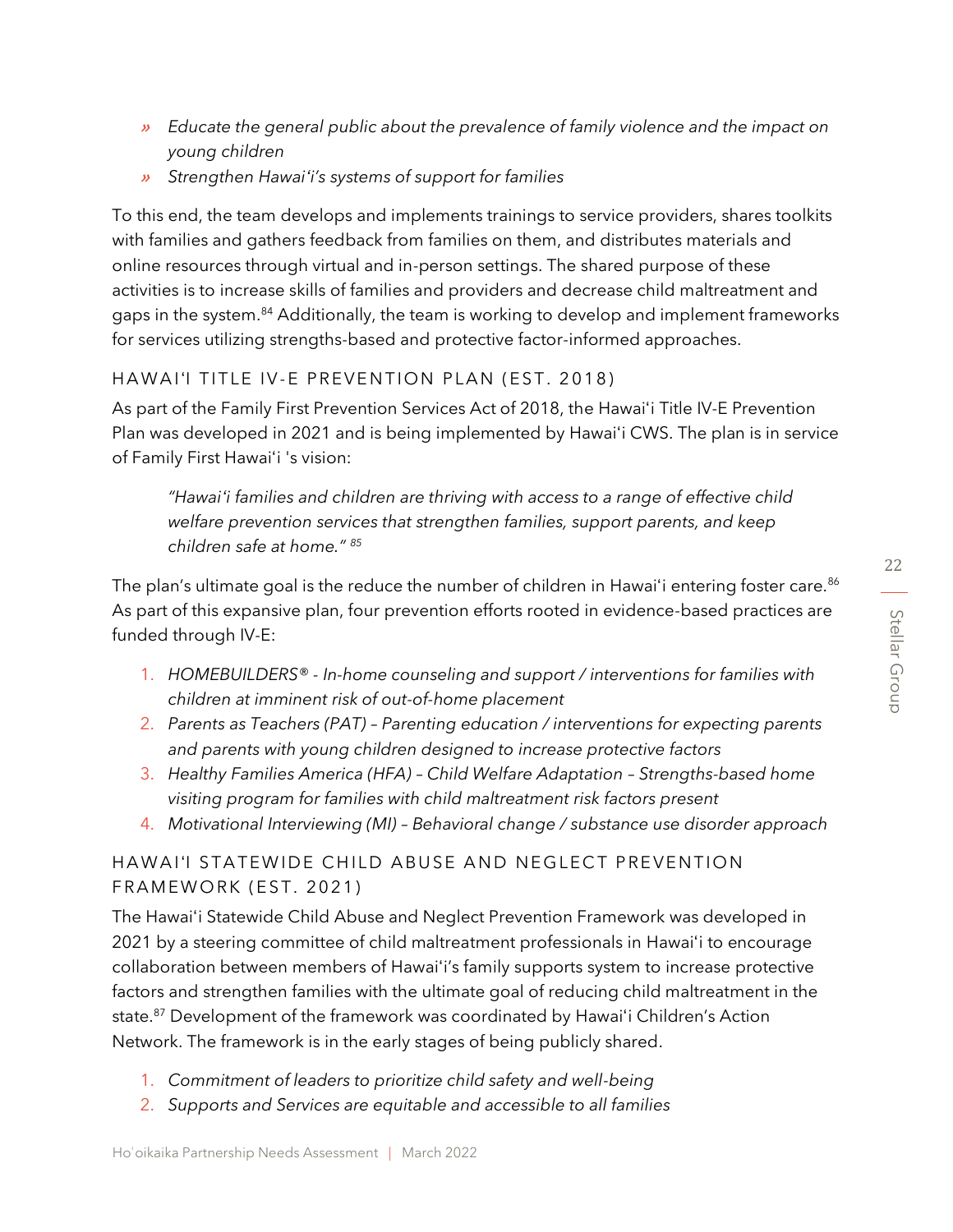- 3. *Communities are safe and supportive to allow families to flourish*
- 4. *Policy, laws, and budgets support families and their needs*
- 5. *Coordination between members of the system to plan and implement data-driven prevention services*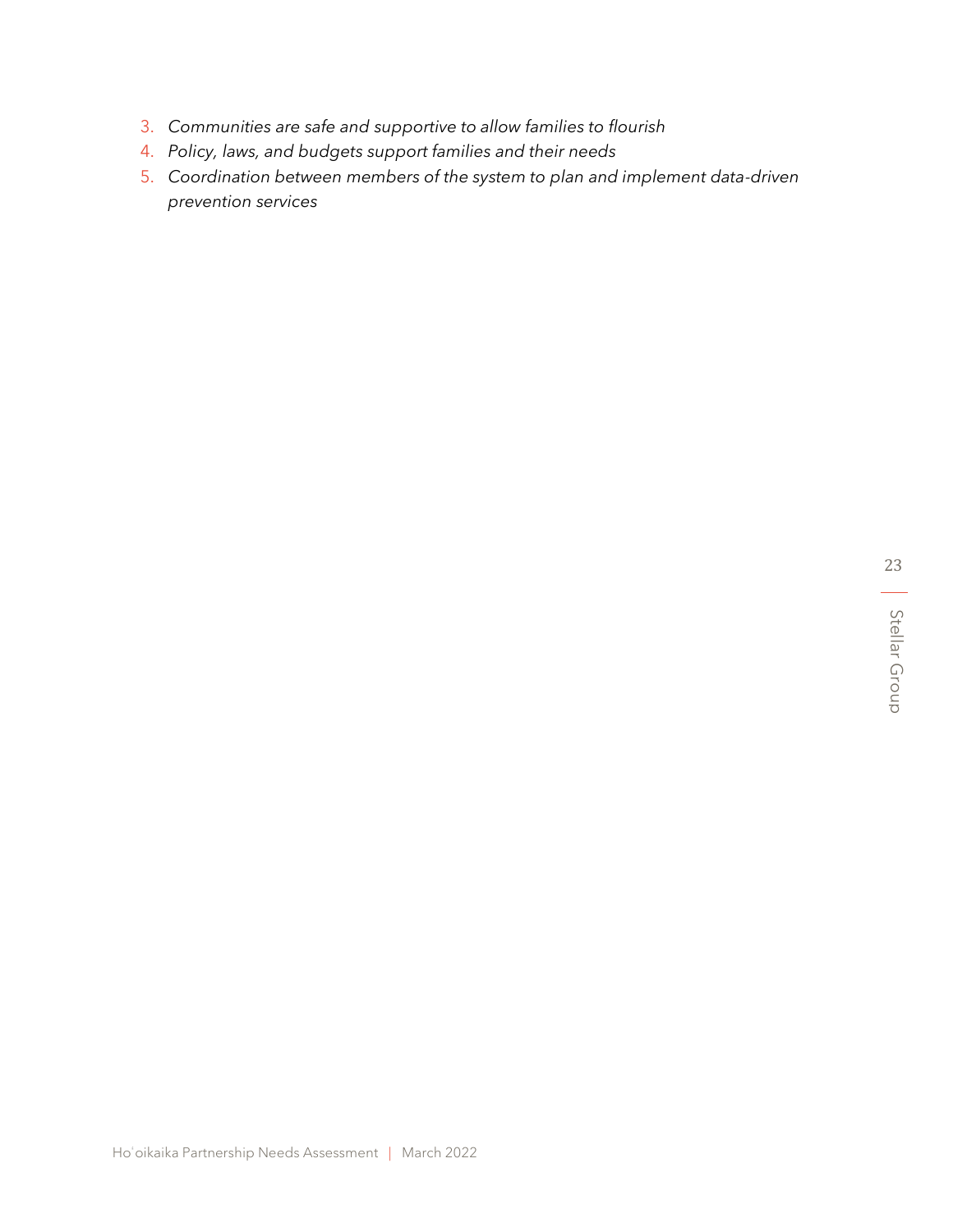24

# **CONCLUSION**

This summary of current research is an incomplete picture of the status of children and families in Maui County, the individual and family risk and protective factors, and service sectors. None of the agencies that commissioned the original research have the same focus on primary prevention as the Ho'oikaika Partnership, so each report offers only some parts of the puzzle. A few key areas standout:

The low rates of child maltreatment in Hawaiʻi deserve to be celebrated. More focus on the protective factors present that contribute to these low rates could be useful for future primary prevention work.

Data on child maltreatment continues to be frustrating. The lack of timely, complete data that is directly comparable to national, as well as an inability to query the data systems within the state to explore nuances, is a hindrance to data-informed prevention efforts.

Demand for services and supports in Maui County grew during COVID-19, but there is little information about how well the system was able to meet those needs and how families with young children specifically have fared.

Affordable housing continues to be a strong, persistent need in Maui County and across the state of Hawaiʻi, as well as substance misuse treatment, particularly for drug use, which is one of the most common precipitating factors for removal of a child from a home. However, there is little information on access and availability of other services that contribute to protective factors, such as early childhood education and social supports.

Data indicates stress in the workforce, particularly in the child welfare workforce, which is persistently understaffed. At a national level, staffing has been an issue for many programs, further exacerbated by COVID-19. Staff quality and workload also influences outcomes.

Future research should explore:

- » *Conversations with families on how well the system is meeting their needs and opportunities for change*
- » *Prevalence of family / community / societal protective factors in Maui County, including how resources are distributed across the county and where there may be gaps and opportunities to increase equitable access for all families in Maui County*
- » *How providers incorporate equity into their work with children and families*
- » *A better understanding of how many unique children and families are served between agencies in Maui County and any current collaborations that exist*
- » *Which statewide efforts members of the Hoʻoikaika Partnership are already a part of*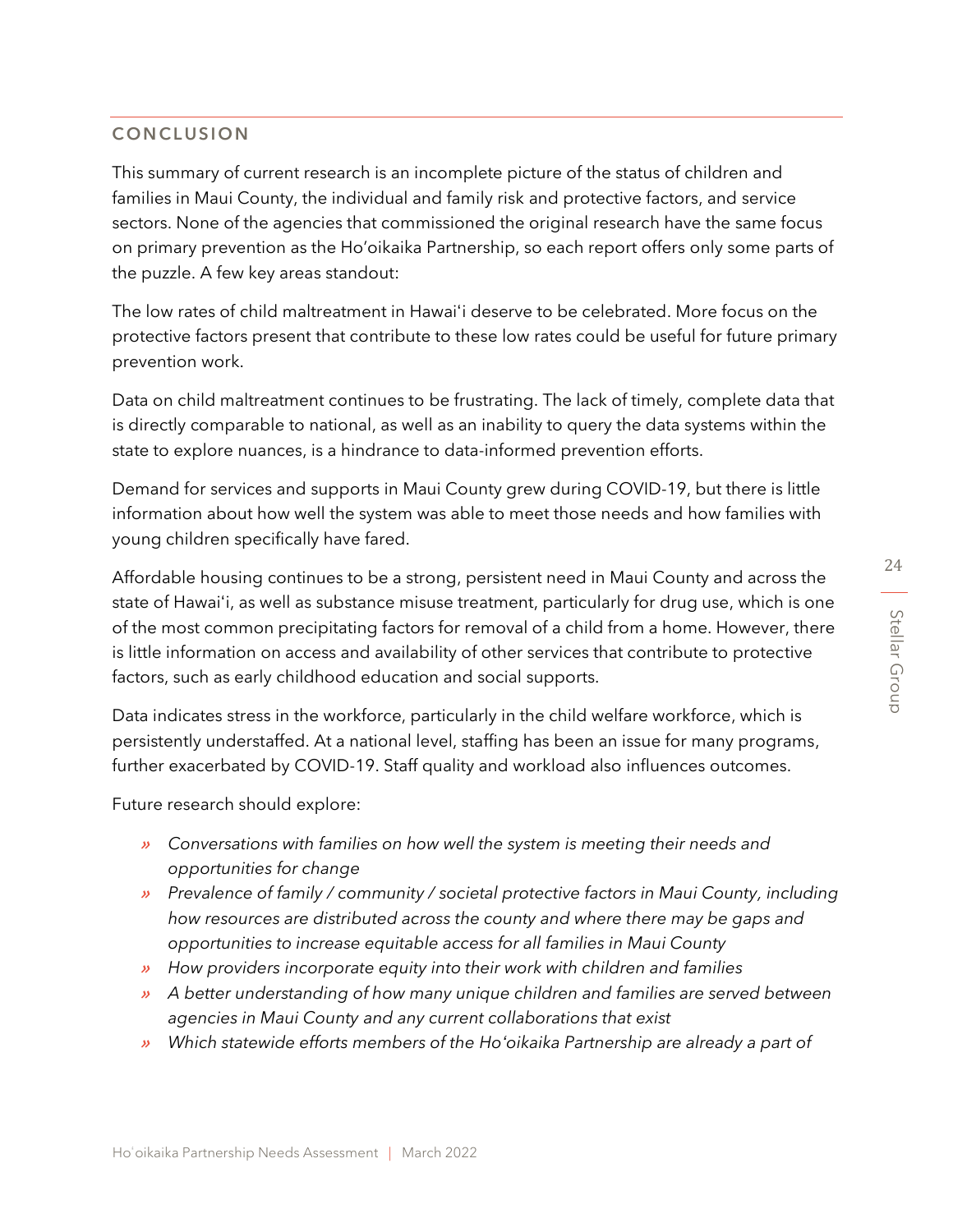#### **ENDNOTES**

- <sup>1</sup> State of Hawai`i; Department of Health. (2020). *Maternal and Child Health Services Title V Block Grant - Hawaii - FY 2021 application/FY 2019 annual report*..
- <sup>2</sup> Early Childhood Action Strategy; Maui County Early Childhood Resource Center. (2019). *Maui County early childhood community profile*.
- 3 Ibid.
- 4 Ibid.
- <sup>5</sup> Monahan, E. K. (2020). *Income instability and child maltreatment: Exploring associations and mechanisms*. Children and Youth Services Review: 108. https://bettercarenetwork.org/sites/default/files/2020-02/1-s2.0-S0190740919308527
	- main.pdf
- <sup>6</sup> State of Hawai`i; Department of Health. (2020). *Maternal and Child Health Services Title V Block Grant - Hawaii - FY 2021 application/FY 2019 annual report*.
- 7 Ibid.
- 8 Ibid.
- <sup>9</sup> United Way; Aloha United Way. (2018). *United Way ALICE® report - Hawai*`*i: Overview*.
- <sup>10</sup> Early Childhood Action Strategy; Maui County Early Childhood Resource Center. (2019). *Maui County early childhood community profile*.
- <sup>11</sup> United for ALICE. (n.d.). *Hawaii: 2018 County Profiles*. United for ALICE.https://www.unitedforalice. org/county-profiles/hawaii
- <sup>12</sup> Early Childhood Action Strategy; Maui County Early Childhood Resource Center. (2019). *Maui County early childhood community profile*.
- $13$  Ibid.
- $14$  Ibid.
- <sup>15</sup> Early Childhood Action Strategy. (2021) *2021 Year-end Update.*

 $16$  Ibid.

- <sup>17</sup> State of Hawai`i; Homelessness Initiative. (2020). *Point in Time count.*
- https://homelessness.hawaii.gov/point-in-time-count/
- <sup>18</sup> DeBaryshe, B. D.; Scott, K. G.; and Gauci, K. T. (2020). *Hawaiʻi early childhood homelessness needs assessment*. University of Hawaiʻi Center on the Family.
- <sup>19</sup> Hawaiʻi Data Collaborative. *AUW 211 weekly requests dashboard*. Hawaiʻi Data Collaborative. https://www.hawaiidata.org/211data
- <sup>20</sup> U.S. Department of Health & Human Services, Administration for Children and Families, Administration on Children, Youth and Families; Children's Bureau. (2022). *Child maltreatment report 2020*. https://www.acf.hhs.gov/sites/default/files/documents/cb/cm2020.pdf
- $21$  Ibid.
- <sup>22</sup> State of Hawai`i; Department of Human Services; Audit, Quality Control and Research Office. (2020). *A statistical report on child abuse and neglect in Hawaii 2020.* State of Hawai`i; Department of Human Services Audit; Quality Control and Research Office.
- $23$  Ibid.
- $24$  Ibid.

 $25$  Ibid.

- <sup>26</sup> U.S. Department of Health & Human Services, Administration for Children and Families, Administration on Children, Youth and Families; Children's Bureau. (2022). *Child maltreatment report 2020*. https://www.acf. hhs.gov/sites/default/files/documents/cb/cm2020.pdf
- $27$  Casey Family Programs. (2022). Maui County foster care data 2014-2021. [Data file].
- <sup>28</sup> State of Hawai`i; Department of Human Services; Audit, Quality Control and Research Office. (2020). *A statistical report on child abuse and neglect in Hawaii 2020.*
- <sup>29</sup> Casey Family Programs. (2022). Maui County foster care data 2014-2021. [Data file].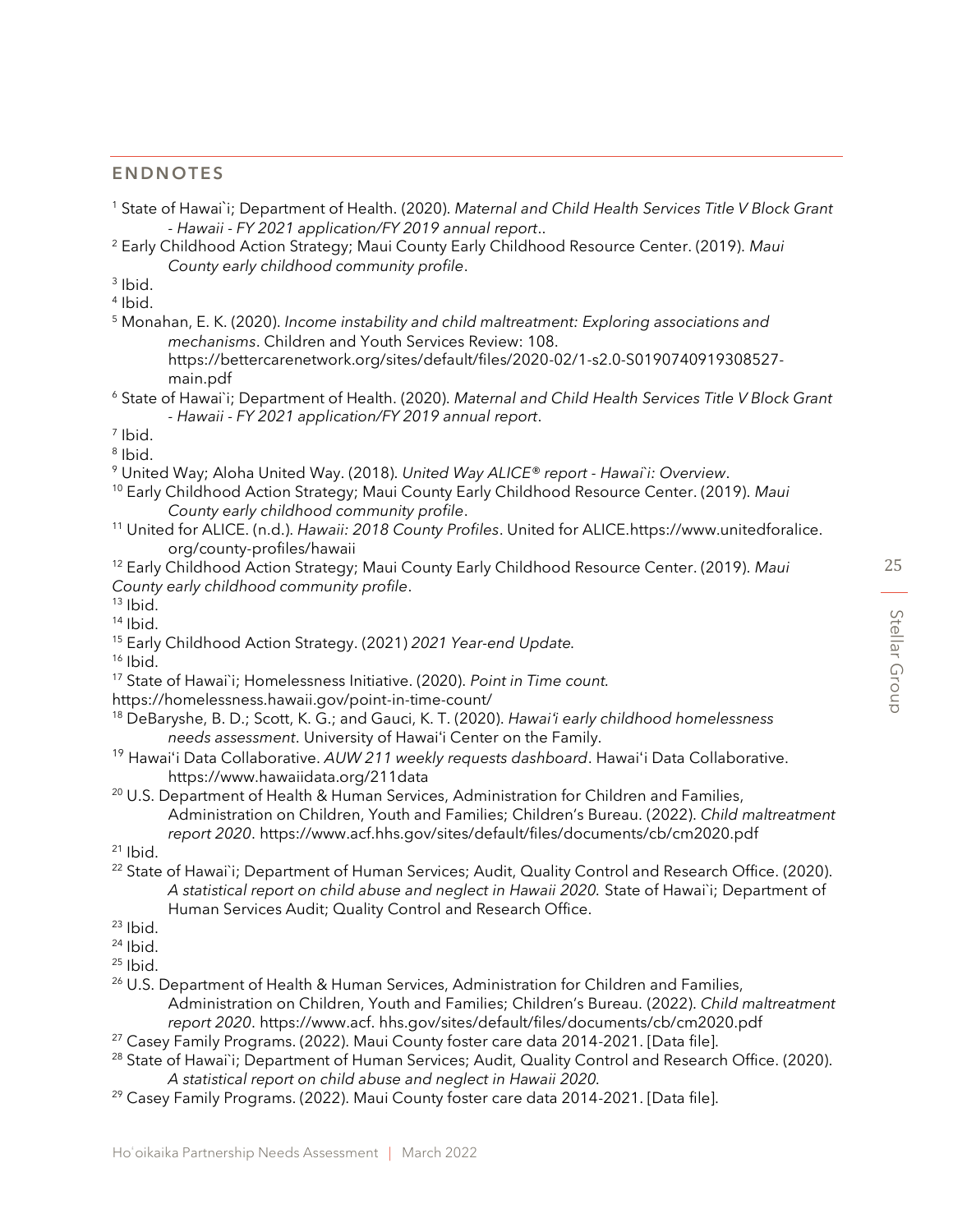$30$  Ibid.

- 31 State of Hawai`i; Department of Human Services; Audit, Quality Control and Research Office. (2019). *A statistical report on child abuse and neglect in Hawaii 2019.*
- <sup>32</sup> Casey Family Programs. (2022). Maui County foster care data 2014-2021. [Data file].
- <sup>33</sup> State of Hawai`i; Department of Human Services; Audit, Quality Control and Research Office. (2020). *A statistical report on child abuse and neglect in Hawaii 2020.*
- <sup>34</sup> U.S. Department of Health & Human Services, Administration for Children and Families, Administration on Children, Youth and Families; Children's Bureau. (2022). *Child maltreatment report 2020*. https://www.acf. hhs.gov/sites/default/files/documents/cb/cm2020.pdf
- <sup>35</sup> Casey Family Programs. (2022). Maui County foster care data 2014-2021. [Data file].
- $36$  Ibid.
- <sup>37</sup> State of Hawai`i; Department of Human Services; Audit, Quality Control and Research Office. (2020). *A statistical report on child abuse and neglect in Hawaii 2020*.
- <sup>38</sup> Casey Family Programs. (2021). Maui County foster care data 2014-2019. [Data file].
- <sup>39</sup> Casey Family Programs. (2022). Maui County foster care data 2014-2021. [Data file].
- <sup>40</sup> Carione, J. (n.d.). *Child abuse and neglect during the COVID-19 pandemic*. Hawai`i Children's Action Network. https://www.hawaii-can.org/keikifirst\_childabuse
- <sup>41</sup> State of Hawai`i; Department of Human Services; Audit, Quality Control and Research Office. (2020). *A statistical report on child abuse and neglect in Hawaii 2020*.
- <sup>42</sup> Carione, J. (n.d.). *Child abuse and neglect during the COVID-19 pandemic*. Hawai`i Children's Action Network. https://www.hawaii-can.org/keikifirst\_childabuse
- 43 State of Hawai`i; Department of Human Services; Audit, Quality Control and Research Office. (2020). *A statistical report on child abuse and neglect in Hawaii 2020*.

<sup>44</sup> Hawaiʻi Data Collaborative. *AUW 211 weekly requests dashboard*. Hawaiʻi Data Collaborative. https://www.hawaiidata.org/211data

- $45$  Ibid.
- $46$  Ibid.
- $47$  Ibid.
- $48$  Ibid.  $49$  Ibid.
- $50$  Ibid.
- 
- <sup>51</sup> United Way; Aloha United Way. (2021). *Programs Report (Maui) [as of April 14, 2021)*. [Data file]. United Way; Aloha United Way.
- <sup>52</sup> Ibid.
- <sup>53</sup> Ibid.
- $54$  Ibid.
- $55$  Ibid.
- <sup>56</sup> Ibid.
- <sup>57</sup> State of Hawaiʻi; Department of Human Services; Benefit, Employment, and Support Services Division; Homeless Programs Office. (2021). Report to the thirty-first Hawaii State Legislature 2022: in accordance with the provisions of section 346-378, Hawaii revised statutes, related to Housing First. https://homelessness.hawaii.gov/wp-content/uploads/2021/12/Section-346- 378\_Housing-First-2021-12-17-21.edited.pdf

- $59$  Ibid.
- $60$  Ibid.
- <sup>61</sup> Simms, S. (2018). *Island of Hope Maui - Parenting Project*. Islands of Hope Maui.
- <sup>62</sup> Hawaiʻi Alliance of Nonprofit Organizations; Hawaiʻi Investment Ready. (2021). *Hawaiʻi sector pulse survey 2021*. https://hano-hawaii.org/wp-content/uploads/Hawaii-Sector-Pulse-2021- Summary-Report-Copy.pdf

 $63$  Ibid.

<sup>64</sup> Islander Institute. (2018). *Community health needs assessment for the people and islands of Hawai*`*i*. Healthcare Association of Hawai`i.

 $58$  Ibid.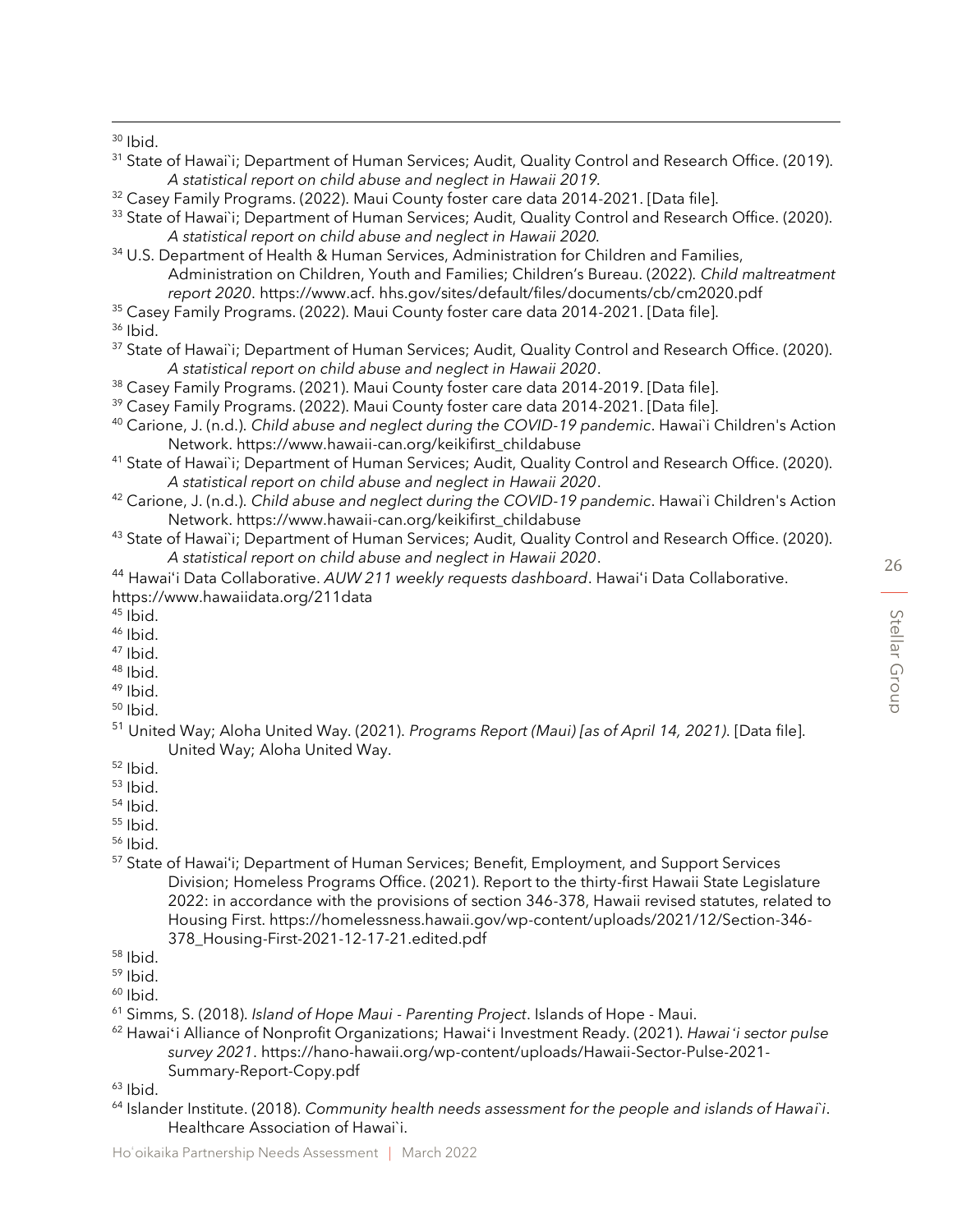<sup>65</sup> State of Hawai`i; Department of the Attorney General; Crime Prevention and Justice Assistance Division. (2018). Crime Prevention and Justice Administrative Division - Grants and Planning - VOCA Community assessment summary.

- <sup>66</sup> DeBaryshe, B. D.; Scott, K. G.; and Gauci, K. T. (2020). *Hawai*`*i early childhood homelessness needs assessment*. University of Hawai'i Center on the Family.
- <sup>67</sup> Simms, S. (2018). *Island of Hope Maui - Parenting Project*. Islands of Hope Maui.
- <sup>68</sup> State of Hawai'i; Department of the Attorney General; Crime Prevention and Justice Assistance Division. (2018). Crime Prevention and Justice Administrative Division - Grants and Planning - VOCA Community assessment summary.
- <sup>69</sup> Islands of Hope Maui; Parenting Project. (2018*). Training survey results & training research*. Islands of Hope - Maui; Parenting Project.
- <sup>70</sup> State of Hawai`i; Department of Human Services; Social Services Division; Child Welfare Services Branch. (2020). *Hawaii FFY 2021 annual progress and services report (ASPR)*.

 $71$  Ibid.

- $72$  Ibid.
- <sup>73</sup> State of Hawai`i; Department of Human Services; Social Services Division; Child Welfare Services Branch. (2020). *Hawaii FFY 2021 annual progress and services report (ASPR)*.
- <sup>74</sup> Family Violence & Sexual Assault Institute; Ho`omaluhia. (2017). *Needs assessment for training of crime victim service providers in the state of Hawaiʻi*.

- <sup>76</sup> Hoʻoikaika Partnership. (2022). *2019-2021 training needs Hoʻoikaika Partnership conference evaluation.* [Data file].
- <sup>77</sup> Ibid.
- <sup>78</sup> Hawaiʻi Alliance of Nonprofit Organizations; Hawaiʻi Investment Ready. (2021). *Hawaiʻi sector pulse survey 2021*. https://hano-hawaii.org/wp-content/uploads/Hawaii-Sector-Pulse-2021- Summary-Report-Copy.pdf
- <sup>79</sup> Ibid.
- <sup>80</sup> Hawai`i Children's Justice Act Task Force (2021). Hawaii Children's Justice Act FY 2021 *Application and annual program performance report activities (May 2020 to May 2021)*.
- $81$  Ibid.
- <sup>82</sup> Early Childhood Action Strategy. (2021). *Hawai`i Early Childhood Action Strategy 2021 year-end update*.
- <sup>83</sup> Ibid.
- $84$  Ibid.
- 85 State of Hawai`i; Department of Human Services; Social Services Division; Child Welfare Services Branch. (2021). *Title IV-E prevention plan - family first Hawai'i: Keeping families together*.

<sup>86</sup> Ibid.

<sup>87</sup> Hawai`i Statewide Child Abuse and Neglect Prevention Framework. (2021). *Child abuse and neglect prevention: Hawai`i statewide child abuse and neglect prevention framework: Collaborative strategies to strengthen families and create safe, stable, and nurturing relationships and environments in Hawai`i*.

<sup>75</sup> Ibid.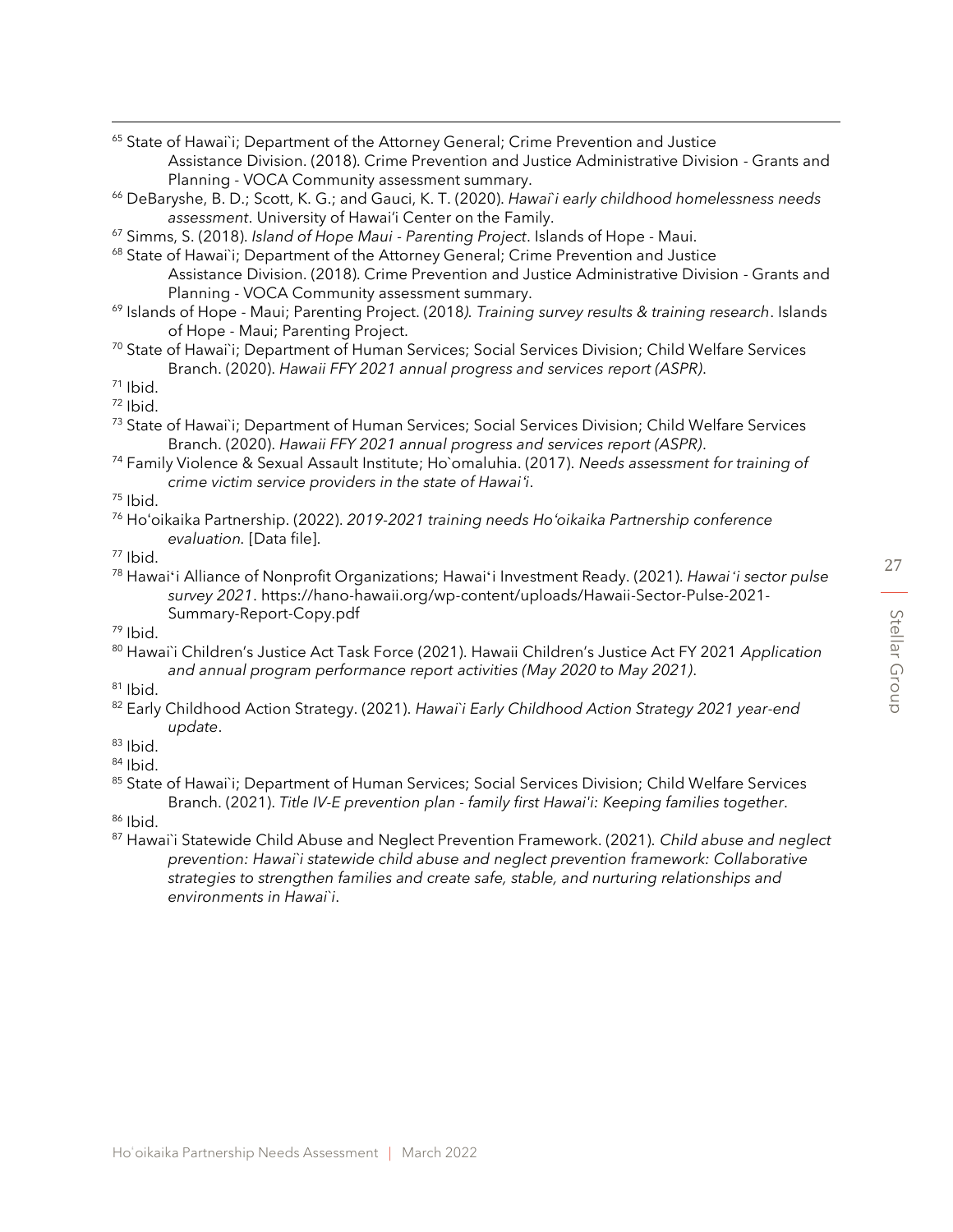#### APPENDIX A: REPORT REFERENCE LIST

Carione, J. (n.d.). *Child abuse and neglect during the COVID-19 pandemic*. Hawaiʻi Children's Action Network. https://www.hawaii-can.org/keikifirst\_childabuse

Casey Family Programs. (2022). *Maui County foster care data 2014-2021*. [Data file].

Casey Family Programs. (2021). *Maui County foster care data 2014-2019*. [Data file].

- DeBaryshe, B. D.; Scott, K. G.; and Gauci, K. T. (2020). *Hawaiʻi early childhood homelessness needs assessment*. University of Hawaiʻi Center on the Family.
- Early Childhood Action Strategy. (2021). *Hawaiʻi Early Childhood Action Strategy 2021 yearend update*.
- Early Childhood Action Strategy; Maui County Early Childhood Resource Center. (2019). *Maui County early childhood community profile*.
- Family Violence & Sexual Assault Institute; Ho`omaluhia. (2017). *Needs assessment for training of crime victim service providers in the state of Hawaiʻi*.
- Hawaiʻi Alliance of Nonprofit Organizations; Hawaiʻi Investment Ready. (2021). Hawaiʻi sector pulse survey 2021. https://hano-hawaii.org/wp-content/uploads/Hawaii-Sector-Pulse-2021-Summary-Report-Copy.pdf
- Hawaiʻi Children's Justice Act Task Force (2021). *Hawaii Children's Justice Act FY 2021 application and annual program performance report activities (May 2020 to May 2021)*.
- Hawaiʻi Data Collaborative. *AUW 211 weekly requests dashboard*. Hawaiʻi Data Collaborative. https://www.hawaiidata.org/211data
- Hawaiʻi Statewide Child Abuse and Neglect Prevention Framework. (2021). *Child abuse and neglect prevention: Hawaiʻi statewide child abuse and neglect prevention framework: Collaborative strategies to strengthen families and create safe, stable, and nurturing relationships and environments in Hawaiʻi*.
- Hoʻoikaika Partnership. (2022). *2019-2021 training needs Hoʻoikaika Partnership conference evaluation.* [Data file].
- Islander Institute. (2018). *Community health needs assessment for the people and islands of Hawaiʻi*. Healthcare Association of Hawaiʻi.

Islands of Hope - Maui; Parenting Project. (2018*). Training survey results & training research*.

Monahan, E. K. (2020). *Income instability and child maltreatment: Exploring associations and*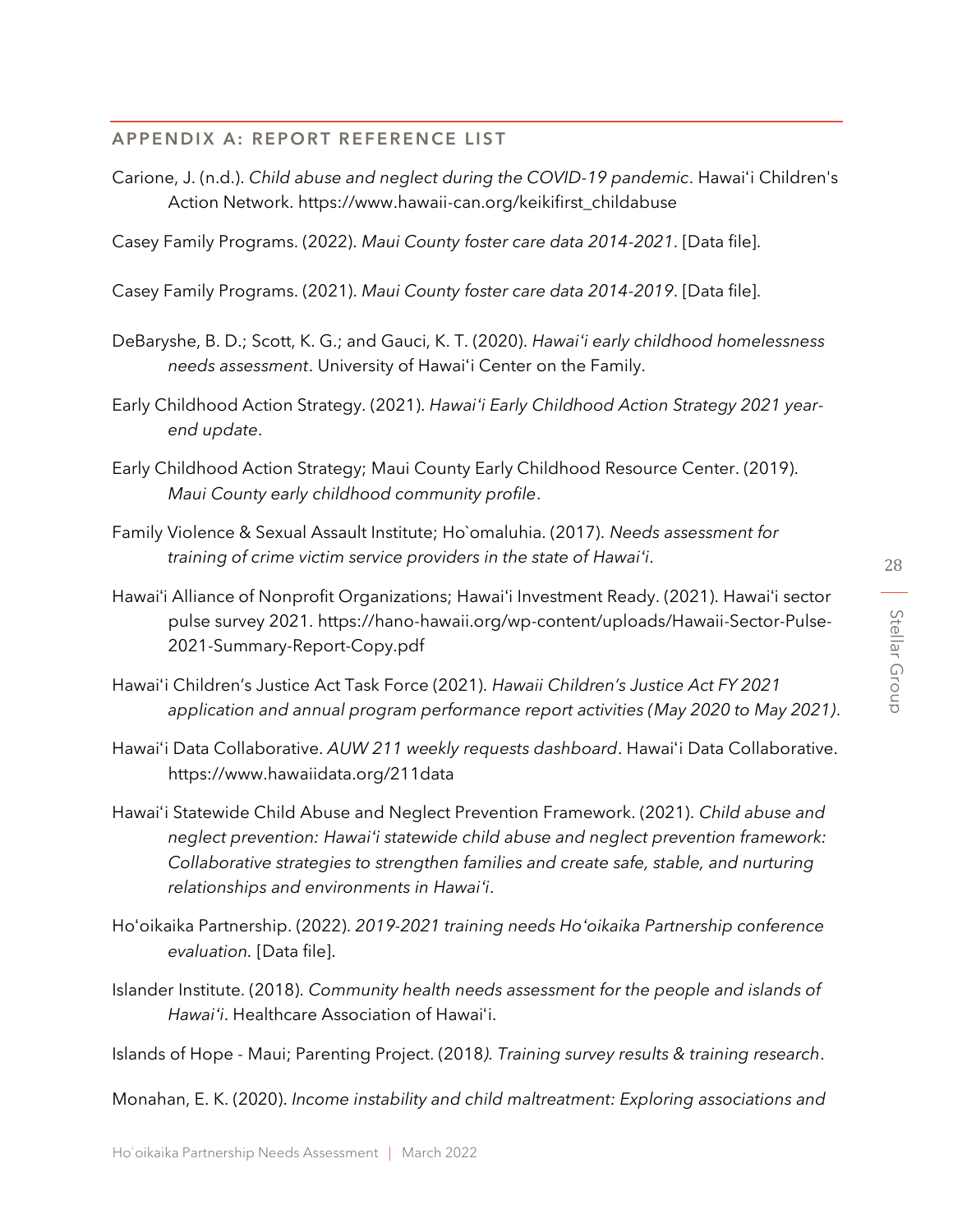*mechanisms*. Children and Youth Services Review: 108. https://bettercarenetwork.org/sites/default/files/2020-02/1-s2.0- S0190740919308527-main.pdf

Simms, S. (2018). *Island of Hope Maui - Parenting Project*. Islands of Hope - Maui.

- State of Hawaiʻi; Department of Health. (2020). *Maternal and Child Health Services Title V Block Grant – Hawaii - FY 2021 application/FY 2019 annual report*.
- State of Hawaiʻi; Department of Human Services; Audit, Quality Control and Research Office. (2020). *A statistical report on child abuse and neglect in Hawaii 2020.*
- State of Hawaiʻi; Department of Human Services; Audit, Quality Control and Research Office. (2019). *A statistical report on child abuse and neglect in Hawaii 2019.*
- State of Hawaiʻi; Department of Human Services; Benefit, Employment, and Support Services Division; Homeless Programs Office. (2021). *Report to the thirty-first Hawaii State Legislature 2022: in accordance with the provisions of section 346-378, Hawaii revised statutes, related to Housing First*. https://homelessness.hawaii.gov/wpcontent/uploads/2021/12/Section-346-378\_Housing-First-2021-12-17-21.edited.pdf
- State of Hawaiʻi; Department of Human Services; Social Services Division; Child Welfare Services Branch. (2021). *Title IV-E prevention plan - family first Hawaiʻi: Keeping families together*.
- State of Hawaiʻi; Department of Human Services; Social Services Division; Child Welfare Services Branch. (2020). *Hawaii FFY 2021 annual progress and services report (ASPR).*
- State of Hawaiʻi; Department of the Attorney General; Crime Prevention and Justice Assistance Division. (2018). Crime Prevention and Justice Administrative Division - Grants and Planning - VOCA *Community assessment summary*.
- State of Hawaiʻi; Homelessness Initiative. (2020). *Point in Time count.* State of Hawaiʻi; Homelessness Initiative. https://homelessness.hawaii.gov/point-in-time-count/
- U.S. Department of Health & Human Services; Administration for Children and Families; Administration on Children, Youth and Families; Children's Bureau. (2020). *Child maltreatment report 2020*. https://www.acf.hhs.gov/sites/default/files/ documents/cb/cm2020.pdf
- United for ALICE. (n.d.). Hawaii: 2018 County Profiles. https://www. unitedforalice.org/county-profiles/hawaii
- United Way; Aloha United Way. (2021). *Programs Report (Maui) [as of April 14, 2021)*. [Data file].

United Way; Aloha United Way. (2018). *United Way ALICE® report Hawaiʻi: Overview*.